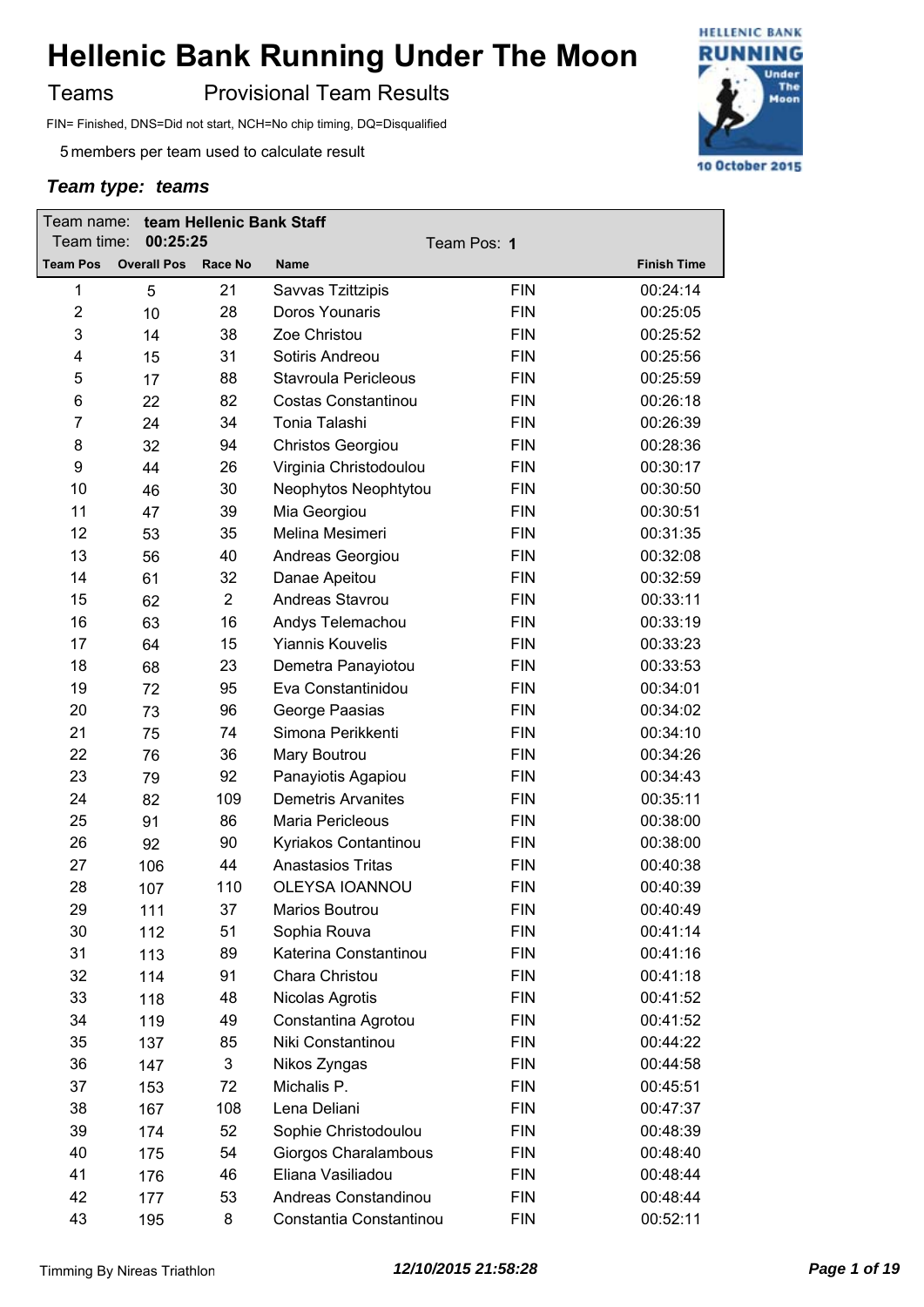Teams **Provisional Team Results** 

FIN= Finished, DNS=Did not start, NCH=No chip timing, DQ=Disqualified

5 members per team used to calculate result

| Team time:      | Team name: team Hellenic Bank Staff<br>00:25:25 |                |                             | Team Pos: 1 |                    |
|-----------------|-------------------------------------------------|----------------|-----------------------------|-------------|--------------------|
| <b>Team Pos</b> | <b>Overall Pos</b>                              | <b>Race No</b> | <b>Name</b>                 |             | <b>Finish Time</b> |
| 44              | 199                                             | 84             | Georgia Christodoulidou     | <b>FIN</b>  | 00:53:32           |
| 45              | 208                                             | 75             | Nicoletta Theodorou         | <b>FIN</b>  | 00:56:12           |
| 46              | 209                                             | 19             | Costas Constantinou         | <b>FIN</b>  | 00:56:13           |
| 47              | 210                                             | 78             | Elena Charalambous          | <b>FIN</b>  | 00:56:13           |
| 48              | 211                                             | 81             | Maria Christofi             | <b>FIN</b>  | 00:56:13           |
| 49              | 232                                             | 9              | Chariklia Kaizer            | <b>FIN</b>  | 00:58:57           |
| 50              | 239                                             | 62             | Soteria Constantinou        | <b>FIN</b>  | 01:02:51           |
| 51              | 264                                             | 14             | Stephanos Demetriou         | <b>FIN</b>  | 01:04:59           |
| 52              | 266                                             | 100            | Stalo Pipi                  | <b>FIN</b>  | 01:05:02           |
| 53              | 267                                             | 18             | Liana Georgiou              | <b>FIN</b>  | 01:06:01           |
| 54              | 273                                             | 70             | Marianna lacovou            | <b>FIN</b>  | 01:06:58           |
| 55              | 274                                             | 79             | Loukia Ralli                | <b>FIN</b>  | 01:06:59           |
| 56              | 275                                             | 69             | Liza Haili-Loizidou         | <b>FIN</b>  | 01:07:00           |
| 57              | 276                                             | 80             | Panayiota Chrysnathou       | <b>FIN</b>  | 01:07:00           |
| 58              | 277                                             | 77             | Zafiro Mavroudi             | <b>FIN</b>  | 01:07:01           |
|                 |                                                 | 83             | Sofia Skouroupathi          | <b>DNS</b>  |                    |
|                 |                                                 | 87             | Katerina Pericleous         | <b>DNS</b>  |                    |
|                 |                                                 | 97             | Kiki Papadopoulou           | <b>DNS</b>  |                    |
|                 |                                                 | 98             | Anthi Ornithari             | <b>DNS</b>  |                    |
|                 |                                                 | 99             | Persis Christodoulou        | <b>DNS</b>  |                    |
|                 |                                                 | 101            | Maria Pallikara             | <b>DNS</b>  |                    |
|                 |                                                 | 102            | <b>Andreas Kaminarides</b>  | <b>DNS</b>  |                    |
|                 |                                                 | 103            | Elena Anastassiadou         | <b>DNS</b>  |                    |
|                 |                                                 | 104            | Anastazia Louca             | <b>DNS</b>  |                    |
|                 |                                                 | 105            | Vangelis Evangelou          | <b>DNS</b>  |                    |
|                 |                                                 | 106            | Stavros Constantinou        | <b>DNS</b>  |                    |
|                 |                                                 | 107            | Panagiotis Michael          | <b>DNS</b>  |                    |
|                 |                                                 | 93             | Ioanna Ioannou              | <b>DNS</b>  |                    |
|                 |                                                 | 76             | Stella Toumpa               | <b>DNS</b>  |                    |
|                 |                                                 | 71             | Photini Patasalidou         | <b>DNS</b>  |                    |
|                 |                                                 | 73             | <b>Phanos Pitiris</b>       | <b>DNS</b>  |                    |
|                 |                                                 | 63             | Petra Argyrou               | <b>DNS</b>  |                    |
|                 |                                                 | 64             | Nicos Papadionisiou         | <b>DNS</b>  |                    |
|                 |                                                 | 65             | Nasia Kyriakou              | <b>DNS</b>  |                    |
|                 |                                                 | 66             | Stella Loizou               | <b>DNS</b>  |                    |
|                 |                                                 | 67             | <b>Simos Kitiris</b>        | <b>DNS</b>  |                    |
|                 |                                                 | 68             | <b>Manousos Psaradelis</b>  | <b>DNS</b>  |                    |
|                 |                                                 | 47             | Christina Polemitou         | <b>DNS</b>  |                    |
|                 |                                                 | 50             | Antonis Rouvas              | <b>DNS</b>  |                    |
|                 |                                                 | 45             | Marianna Zanneti            | <b>DNS</b>  |                    |
|                 |                                                 | 33             | <b>Yiannos Charalambous</b> | <b>DNS</b>  |                    |
|                 |                                                 | 55             | Shadi Sarieddine            | <b>DNS</b>  |                    |
|                 |                                                 | 56             | Elena Chrysou               | <b>DNS</b>  |                    |

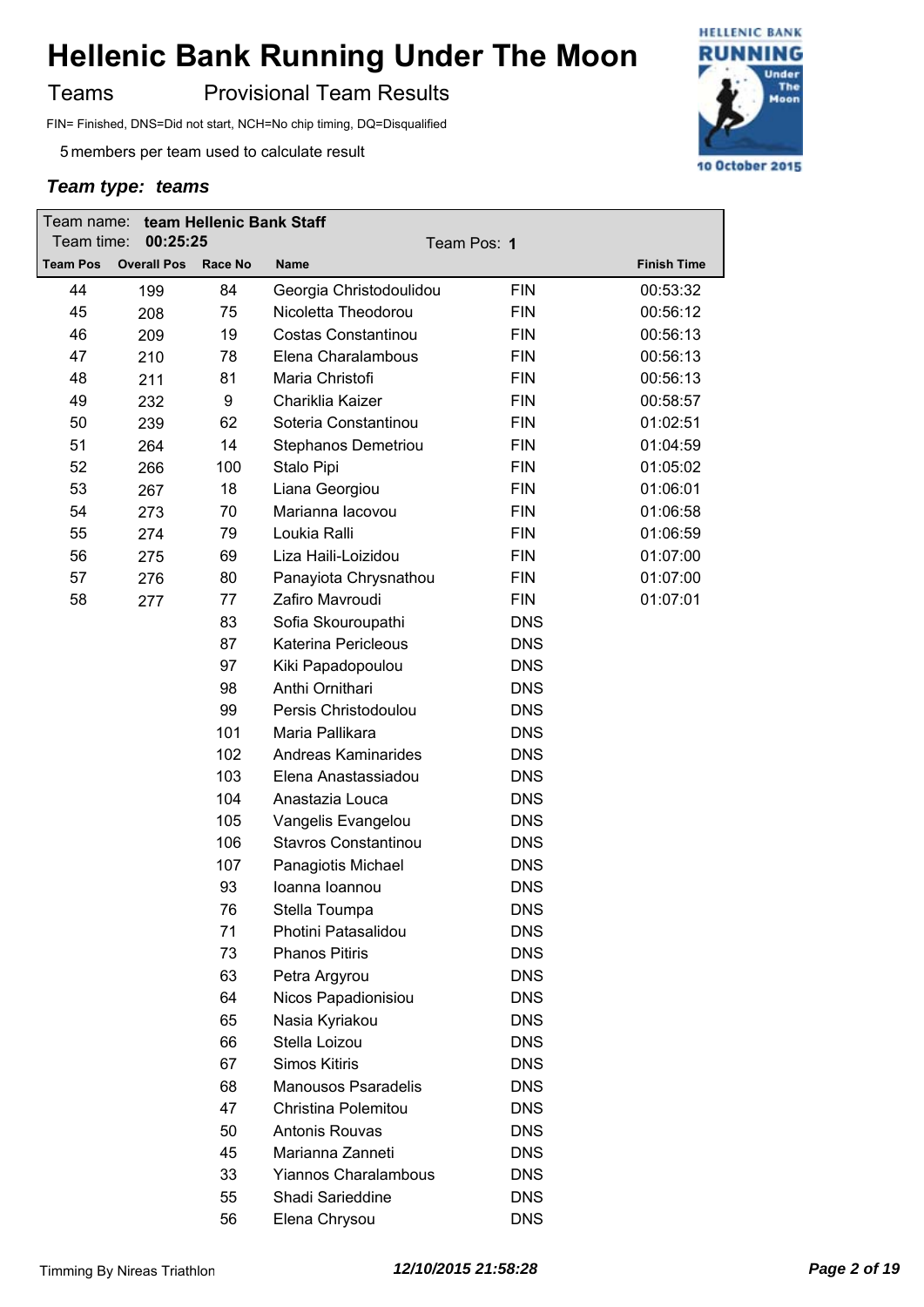Teams **Provisional Team Results** 

FIN= Finished, DNS=Did not start, NCH=No chip timing, DQ=Disqualified

5 members per team used to calculate result

| team Hellenic Bank Staff<br>Team name:<br>Team time:<br>00:25:25 |                    |         | Team Pos: 1              |            |                    |
|------------------------------------------------------------------|--------------------|---------|--------------------------|------------|--------------------|
| <b>Team Pos</b>                                                  | <b>Overall Pos</b> | Race No | <b>Name</b>              |            | <b>Finish Time</b> |
|                                                                  |                    | 57      | Koulla Xenophontos       | <b>DNS</b> |                    |
|                                                                  |                    | 58      | Jenny Solomonidou        | <b>DNS</b> |                    |
|                                                                  |                    | 59      | Alecos Loizides          | <b>DNS</b> |                    |
|                                                                  |                    | 60      | Franscesca Avgousti      | <b>DNS</b> |                    |
|                                                                  |                    | 61      | Sophia Bober             | <b>DNS</b> |                    |
|                                                                  |                    | 20      | Loizos Konizos           | <b>DNS</b> |                    |
|                                                                  |                    | 1       | Niki Nikolaidou          | <b>DNS</b> |                    |
|                                                                  |                    | 17      | Stella Stoupa            | <b>DNS</b> |                    |
|                                                                  |                    | 10      | Marina Frantzidou        | <b>DNS</b> |                    |
|                                                                  |                    | 11      | Stelios Stylianou        | <b>DNS</b> |                    |
|                                                                  |                    | 12      | Paula Pantelidou         | <b>DNS</b> |                    |
|                                                                  |                    | 13      | Sophia Skouroupathi      | <b>DNS</b> |                    |
|                                                                  |                    | 4       | Tatiana Nikolaou         | <b>DNS</b> |                    |
|                                                                  |                    | 5       | Svetlana Eutuxiou        | <b>DNS</b> |                    |
|                                                                  |                    | 6       | Maria Vovidou-Iliescu    | <b>DNS</b> |                    |
|                                                                  |                    | 7       | Chrystalleni Sarri       | <b>DNS</b> |                    |
|                                                                  |                    | 41      | Iro Pharmaka             | <b>DNS</b> |                    |
|                                                                  |                    | 42      | Panayiotis Kyriakou      | <b>DNS</b> |                    |
|                                                                  |                    | 43      | Neophytos Neophytou      | <b>DNS</b> |                    |
|                                                                  |                    | 24      | Spyros Stylianou         | <b>DNS</b> |                    |
|                                                                  |                    | 25      | Takis Hadjiandreou       | <b>DNS</b> |                    |
|                                                                  |                    | 22      | Christoforos Tzitrzipis  | <b>DNS</b> |                    |
|                                                                  |                    | 27      | Xenia                    | <b>DNS</b> |                    |
|                                                                  |                    | 29      | Anna Younaris            | <b>DNS</b> |                    |
|                                                                  |                    | 650     | Vasos Christodoulides    | <b>NCH</b> |                    |
|                                                                  |                    | 845     | Mimi                     | <b>NCH</b> |                    |
|                                                                  |                    | 847     | Dora Kattirtzi           | <b>NCH</b> |                    |
|                                                                  |                    | 748     | Polina Despoti           | <b>NCH</b> |                    |
|                                                                  |                    | 749     | Nicos Voskarides         | <b>NCH</b> |                    |
|                                                                  |                    | 755     | Persoula Georgiou        | <b>NCH</b> |                    |
|                                                                  |                    | 763     | Ioanna Stavrou           | <b>NCH</b> |                    |
|                                                                  |                    | 762     | Christos Stavrou         | <b>NCH</b> |                    |
|                                                                  |                    | 768     | Chrystala Venizelou      | <b>NCH</b> |                    |
|                                                                  |                    | 769     | Roulla Metaxa            | <b>NCH</b> |                    |
|                                                                  |                    | 772     | Orfanidou                | <b>NCH</b> |                    |
|                                                                  |                    | 771     | Andria Louca             | <b>NCH</b> |                    |
|                                                                  |                    | 893     | <b>Marios Neocleous</b>  | <b>NCH</b> |                    |
|                                                                  |                    | 894     | Stavros Leonidou         | <b>NCH</b> |                    |
|                                                                  |                    | 895     | Eleni Andreou            | <b>NCH</b> |                    |
|                                                                  |                    | 896     | Vasiliki Christodoulou   | <b>NCH</b> |                    |
|                                                                  |                    | 897     | <b>Marios Miltiadous</b> | <b>NCH</b> |                    |
|                                                                  |                    | 898     | Chrystalla Venizelou     | <b>NCH</b> |                    |
|                                                                  |                    | 899     | Andreas Papanicolaou     | <b>NCH</b> |                    |

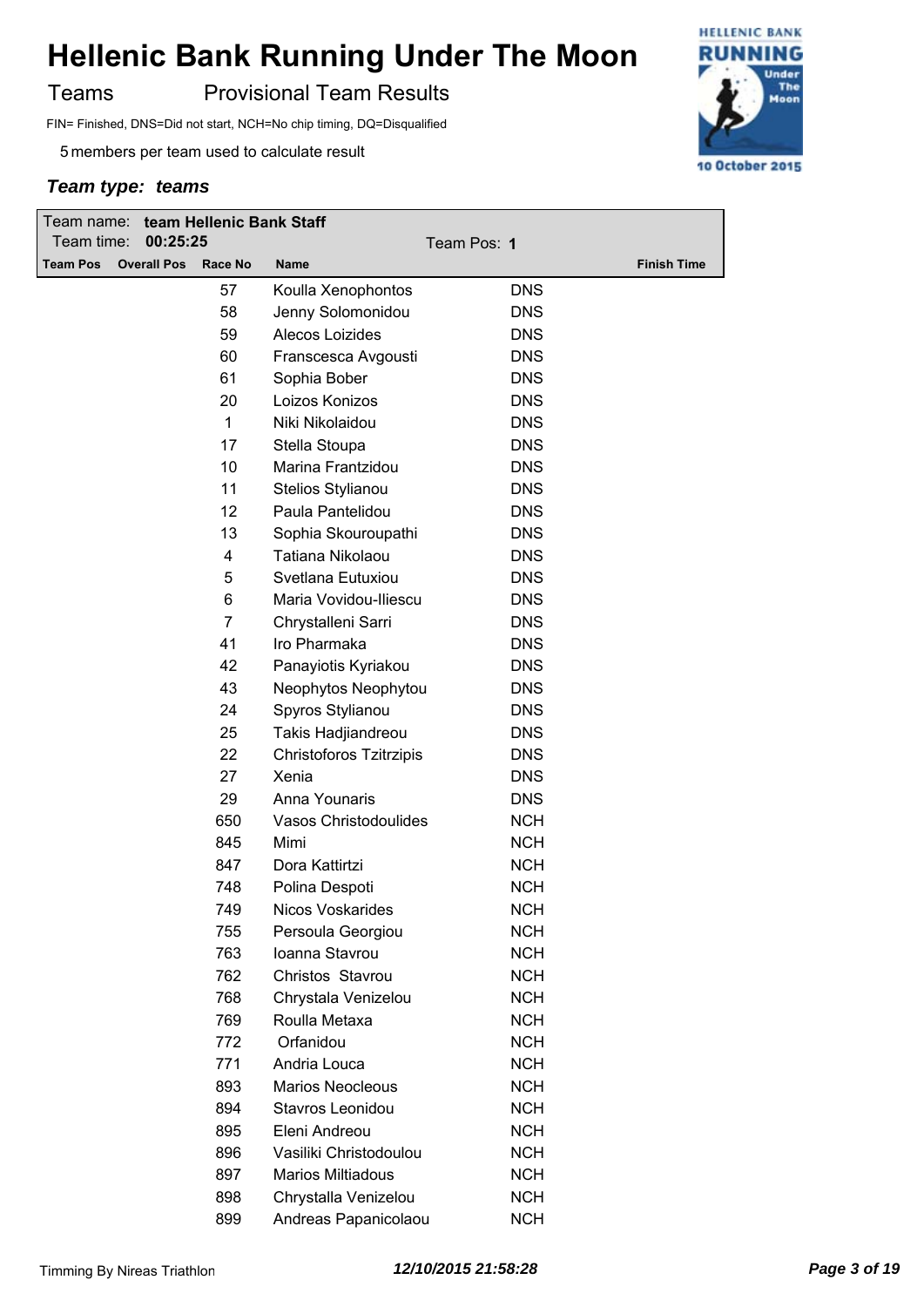Teams **Provisional Team Results** 

FIN= Finished, DNS=Did not start, NCH=No chip timing, DQ=Disqualified

5 members per team used to calculate result

| Team name: team Hellenic Bank Staff<br>Team time:<br>00:25:25 |                    |            | Team Pos: 1                                  |            |                    |
|---------------------------------------------------------------|--------------------|------------|----------------------------------------------|------------|--------------------|
| <b>Team Pos</b>                                               | <b>Overall Pos</b> | Race No    | <b>Name</b>                                  |            | <b>Finish Time</b> |
|                                                               |                    | 900        |                                              | <b>NCH</b> |                    |
|                                                               |                    | 901        | Chrystalla Antoniou<br>Emilia Phoka          | <b>NCH</b> |                    |
|                                                               |                    | 902        | Roulla Metaxa                                | <b>NCH</b> |                    |
|                                                               |                    |            |                                              | <b>NCH</b> |                    |
|                                                               |                    | 903<br>904 | Myria Ioannidou                              | <b>NCH</b> |                    |
|                                                               |                    |            | Anita Andreou                                |            |                    |
|                                                               |                    | 905        | Georgia Georgiou<br><b>Xanthos Pattichis</b> | <b>NCH</b> |                    |
|                                                               |                    | 906        |                                              | <b>NCH</b> |                    |
|                                                               |                    | 907        | George Kountouras                            | <b>NCH</b> |                    |
|                                                               |                    | 908        | Katerina Antoniou                            | <b>NCH</b> |                    |
|                                                               |                    | 909        | Christina Vasiliou                           | <b>NCH</b> |                    |
|                                                               |                    | 910        | Elena Damianou                               | <b>NCH</b> |                    |
|                                                               |                    | 911        | Stella Kyriacou                              | <b>NCH</b> |                    |
|                                                               |                    | 912        | Olesya Ioannou                               | <b>NCH</b> |                    |
|                                                               |                    | 913        | Evi Dekoulou                                 | <b>NCH</b> |                    |
|                                                               |                    | 914        | Riki Loizou                                  | <b>NCH</b> |                    |
|                                                               |                    | 915        | Christiana Tomazou                           | <b>NCH</b> |                    |
|                                                               |                    | 916        | <b>Andreas Tsioutis</b>                      | <b>NCH</b> |                    |
|                                                               |                    | 917        | Ismini Nicolaou                              | <b>NCH</b> |                    |
|                                                               |                    | 918        | Julie Vouri                                  | <b>NCH</b> |                    |
|                                                               |                    | 919        | Salomi Christodoulidou                       | <b>NCH</b> |                    |
|                                                               |                    | 920        | Chrysanthi Koronis                           | <b>NCH</b> |                    |
|                                                               |                    | 921        | <b>Andreas Tsiakkos</b>                      | <b>NCH</b> |                    |
|                                                               |                    | 922        | Demetra Demetriou                            | <b>NCH</b> |                    |
|                                                               |                    | 923        | Evdokia Georgiou                             | <b>NCH</b> |                    |
|                                                               |                    | 924        | Persoulla Georgiou                           | <b>NCH</b> |                    |
|                                                               |                    | 925        | Melina Tomazou                               | <b>NCH</b> |                    |
|                                                               |                    | 926        | Nikoletta Nicolaou                           | <b>NCH</b> |                    |
|                                                               |                    | 927        | Andria Pouyioukka                            | <b>NCH</b> |                    |
|                                                               |                    | 928        | Melanie Tomazou                              | <b>NCH</b> |                    |
|                                                               |                    | 929        | <b>Miltos Eliotis</b>                        | <b>NCH</b> |                    |
|                                                               |                    | 930        | George Liatsos                               | <b>NCH</b> |                    |
|                                                               |                    | 931        | Eliana Constantinou                          | <b>NCH</b> |                    |
|                                                               |                    | 932        | Christos Spyrou                              | <b>NCH</b> |                    |
|                                                               |                    | 933        | Michael Vassiliades                          | <b>NCH</b> |                    |
|                                                               |                    | 934        | <b>Charalambos Sergides</b>                  | <b>NCH</b> |                    |
|                                                               |                    | 935        | Marilena Serghide                            | <b>NCH</b> |                    |
|                                                               |                    | 936        | Eleni Neocleous                              | <b>NCH</b> |                    |
|                                                               |                    | 937        | Pantelis Yiangou                             | <b>NCH</b> |                    |
|                                                               |                    | 938        | Elena Pourou                                 | <b>NCH</b> |                    |
|                                                               |                    | 939        | <b>Akis Philippides</b>                      | <b>NCH</b> |                    |
|                                                               |                    | 940        | Eleni Neocleous                              | <b>NCH</b> |                    |
|                                                               |                    | 941        | Pantelis Yiangou                             | <b>NCH</b> |                    |
|                                                               |                    | 942        | Elena Christodoulou Pourou                   | <b>NCH</b> |                    |
|                                                               |                    |            |                                              |            |                    |

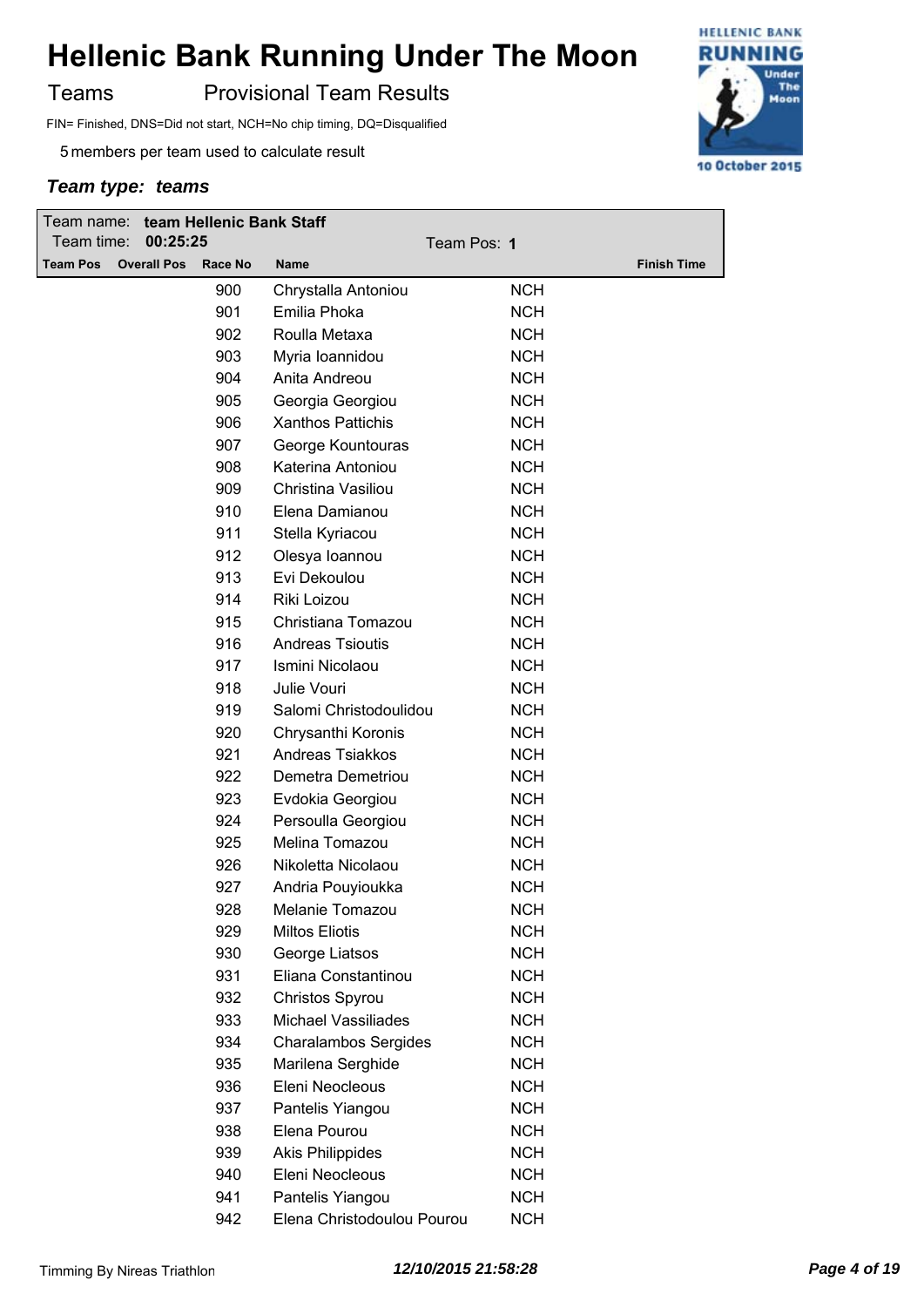Teams **Provisional Team Results** 

FIN= Finished, DNS=Did not start, NCH=No chip timing, DQ=Disqualified

5 members per team used to calculate result

| Team name: team Hellenic Bank Staff<br>Team time: 00:25:25 |                    |         | Team Pos: 1             |            |                    |
|------------------------------------------------------------|--------------------|---------|-------------------------|------------|--------------------|
| <b>Team Pos</b>                                            | <b>Overall Pos</b> | Race No | <b>Name</b>             |            | <b>Finish Time</b> |
|                                                            |                    | 943     | <b>Akis Phillipides</b> | <b>NCH</b> |                    |
|                                                            |                    | 944     | Romina Despoti-         | <b>NCH</b> |                    |
|                                                            |                    | 945     | Theognosia Apostolidou  | <b>NCH</b> |                    |

| Team name:<br><b>Hilton Cyprus</b><br>Team time:<br>00:25:29 |                    |         | Team Pos: 2                  |            |                    |  |
|--------------------------------------------------------------|--------------------|---------|------------------------------|------------|--------------------|--|
| <b>Team Pos</b>                                              | <b>Overall Pos</b> | Race No | <b>Name</b>                  |            | <b>Finish Time</b> |  |
| 1                                                            | 3                  | 219     | Georgia Theodosiou           | <b>FIN</b> | 00:23:33           |  |
| $\overline{2}$                                               | 8                  | 220     | Melina Petridou              | <b>FIN</b> | 00:24:53           |  |
| 3                                                            | 11                 | 218     | Maria Pogiatzis              | <b>FIN</b> | 00:25:30           |  |
| 4                                                            | 19                 | 233     | <b>Makis Kounides</b>        | <b>FIN</b> | 00:26:00           |  |
| 5                                                            | 26                 | 242     | Demetra Demetri              | <b>FIN</b> | 00:27:30           |  |
| 6                                                            | 31                 | 216     | Pieris Kastanas              | <b>FIN</b> | 00:28:05           |  |
| $\overline{7}$                                               | 43                 | 217     | <b>Stefan Peter</b>          | <b>FIN</b> | 00:30:14           |  |
| 8                                                            | 45                 | 244     | Bram Van Berkel              | <b>FIN</b> | 00:30:36           |  |
| 9                                                            | 85                 | 215     | <b>Nicolas Christides</b>    | <b>FIN</b> | 00:36:05           |  |
| 10                                                           | 93                 | 236     | Markos Ifantis               | <b>FIN</b> | 00:38:16           |  |
| 11                                                           | 94                 | 231     | Petros Petrou                | <b>FIN</b> | 00:38:24           |  |
| 12                                                           | 95                 | 232     | Chrysanthos Tzapouras        | <b>FIN</b> | 00:38:25           |  |
| 13                                                           | 102                | 239     | Maria-Elena Kyriakou         | <b>FIN</b> | 00:39:14           |  |
| 14                                                           | 108                | 213     | <b>Charis Michael</b>        | <b>FIN</b> | 00:40:41           |  |
| 15                                                           | 109                | 230     | Andreas Argyrides            | <b>FIN</b> | 00:40:41           |  |
| 16                                                           | 123                | 243     | <b>Christos Pagiatzis</b>    | <b>FIN</b> | 00:42:03           |  |
| 17                                                           | 124                | 222     | <b>FOTIS MARMARAS</b>        | <b>FIN</b> | 00:42:05           |  |
| 18                                                           | 125                | 241     | <b>Chariton Kangas</b>       | <b>FIN</b> | 00:42:06           |  |
| 19                                                           | 148                | 240     | <b>Alex Boutros</b>          | <b>FIN</b> | 00:45:09           |  |
| 20                                                           | 162                | 228     | Lygia Demades                | <b>FIN</b> | 00:46:31           |  |
| 21                                                           | 186                | 227     | <b>ALEXIS ARAVIS</b>         | <b>FIN</b> | 00:50:51           |  |
| 22                                                           | 187                | 226     | CHRISTAKIS CHRISTODOULOL FIN |            | 00:50:52           |  |
| 23                                                           | 260                | 224     | MARIA CHRISTODOULOU          | <b>FIN</b> | 01:04:15           |  |
| 24                                                           | 261                | 229     | Maria Londou                 | <b>FIN</b> | 01:04:15           |  |
|                                                              |                    | 234     | Elena Nicolaou               | <b>DNS</b> |                    |  |
|                                                              |                    | 235     | Vassilis Hadjivassilis       | <b>DNS</b> |                    |  |
|                                                              |                    | 237     | George Ioannides             | <b>DNS</b> |                    |  |
|                                                              |                    | 238     | George Charalambous          | <b>DNS</b> |                    |  |
|                                                              |                    | 225     | <b>CLAIRE SIRRIEH</b>        | <b>DNS</b> |                    |  |
|                                                              |                    | 223     | ELENA ZACHARIOU              | <b>DNS</b> |                    |  |
|                                                              |                    | 221     | Nada Panayiotou              | <b>DNS</b> |                    |  |
|                                                              |                    | 214     | Christina Demetriou          | <b>DNS</b> |                    |  |
|                                                              |                    | 670     | <b>Yiannis Aletraris</b>     | <b>NCH</b> |                    |  |

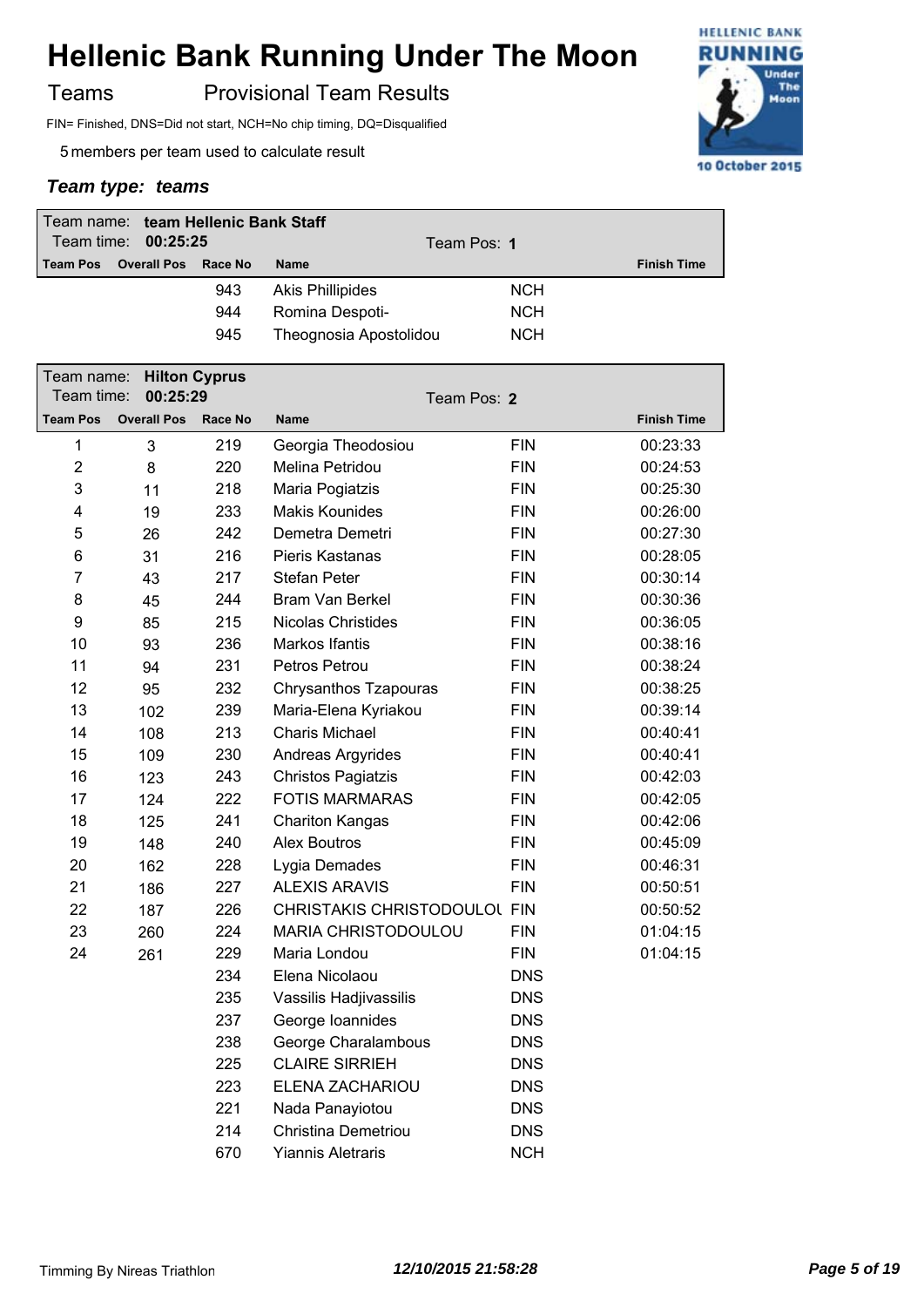Teams **Provisional Team Results** 

FIN= Finished, DNS=Did not start, NCH=No chip timing, DQ=Disqualified

5 members per team used to calculate result

|                 | <b>Eurobank Cyprus</b><br>Team name: |         |                         |            |                    |  |
|-----------------|--------------------------------------|---------|-------------------------|------------|--------------------|--|
| Team time:      | 00:27:14                             |         | Team Pos: 3             |            |                    |  |
| <b>Team Pos</b> | <b>Overall Pos</b>                   | Race No | <b>Name</b>             |            | <b>Finish Time</b> |  |
| 1               | 1                                    | 411     | Antonis Liotakis        | <b>FIN</b> | 00:19:52           |  |
| 2               | 21                                   | 409     | Demetris Eliades        | <b>FIN</b> | 00:26:17           |  |
| 3               | 29                                   | 416     | <b>Chariton Michael</b> | <b>FIN</b> | 00:27:55           |  |
| 4               | 33                                   | 410     | Eros Costa              | <b>FIN</b> | 00:28:45           |  |
| 5               | 65                                   | 414     | Christina Varnava       | <b>FIN</b> | 00:33:26           |  |
| 6               | 117                                  | 408     | Alexia Mavrokordatou    | <b>FIN</b> | 00:41:45           |  |
| 7               | 134                                  | 406     | Maria Koupparis         | <b>FIN</b> | 00:44:08           |  |
| 8               | 135                                  | 407     | Maria Phylaktou         | <b>FIN</b> | 00:44:08           |  |
| 9               | 193                                  | 412     | Christiana Kleanthous   | <b>FIN</b> | 00:51:54           |  |
| 10              | 194                                  | 413     | Marina Constantinidou   | <b>FIN</b> | 00:51:54           |  |
|                 |                                      | 415     | Georgia Leonidou        | <b>DNS</b> |                    |  |

|                 |                    |         | Team name: ARENA for Perwoll Sport |            |                    |  |  |
|-----------------|--------------------|---------|------------------------------------|------------|--------------------|--|--|
| Team time:      | 00:27:25           |         | Team Pos: 4                        |            |                    |  |  |
| <b>Team Pos</b> | <b>Overall Pos</b> | Race No | <b>Name</b>                        |            | <b>Finish Time</b> |  |  |
| 1               | 6                  | 424     | <b>Antreas Moysis</b>              | <b>FIN</b> | 00:24:43           |  |  |
| $\overline{2}$  | 12                 | 419     | Vasilis Kallenos                   | <b>FIN</b> | 00:25:30           |  |  |
| 3               | 34                 | 420     | Lambros Makris                     | <b>FIN</b> | 00:28:55           |  |  |
| 4               | 35                 | 418     | <b>Stavros Stavou</b>              | <b>FIN</b> | 00:28:56           |  |  |
| 5               | 38                 | 421     | Elias Sergiou                      | <b>FIN</b> | 00:29:01           |  |  |
| 6               | 40                 | 422     | Christos Tiggiris                  | <b>FIN</b> | 00:29:56           |  |  |
| 7               | 77                 | 425     | Evgenia Zeniou                     | <b>FIN</b> | 00:34:32           |  |  |
| 8               | 78                 | 426     | Constantinos Papadamou             | <b>FIN</b> | 00:34:32           |  |  |
| 9               | 140                | 423     | Neoptolemos Kallenou               | <b>FIN</b> | 00:44:43           |  |  |
| 10              | 225                | 417     | <b>Theophanis Georgiou</b>         | <b>FIN</b> | 00:57:22           |  |  |
|                 |                    | 428     | Charis Xenis                       | <b>DNS</b> |                    |  |  |
|                 |                    | 429     | Andri Ioannou                      | <b>DNS</b> |                    |  |  |
|                 |                    | 530     | Polina Evripidou                   | <b>NCH</b> |                    |  |  |
|                 |                    | 531     | <b>Marios Nicolaides</b>           | <b>NCH</b> |                    |  |  |
|                 |                    | 532     | <b>Tasos Matsides</b>              | <b>NCH</b> |                    |  |  |
|                 |                    | 534     | <b>Stavros Stavrou</b>             | <b>NCH</b> |                    |  |  |
|                 |                    | 533     | Demetris Matsides                  | <b>NCH</b> |                    |  |  |

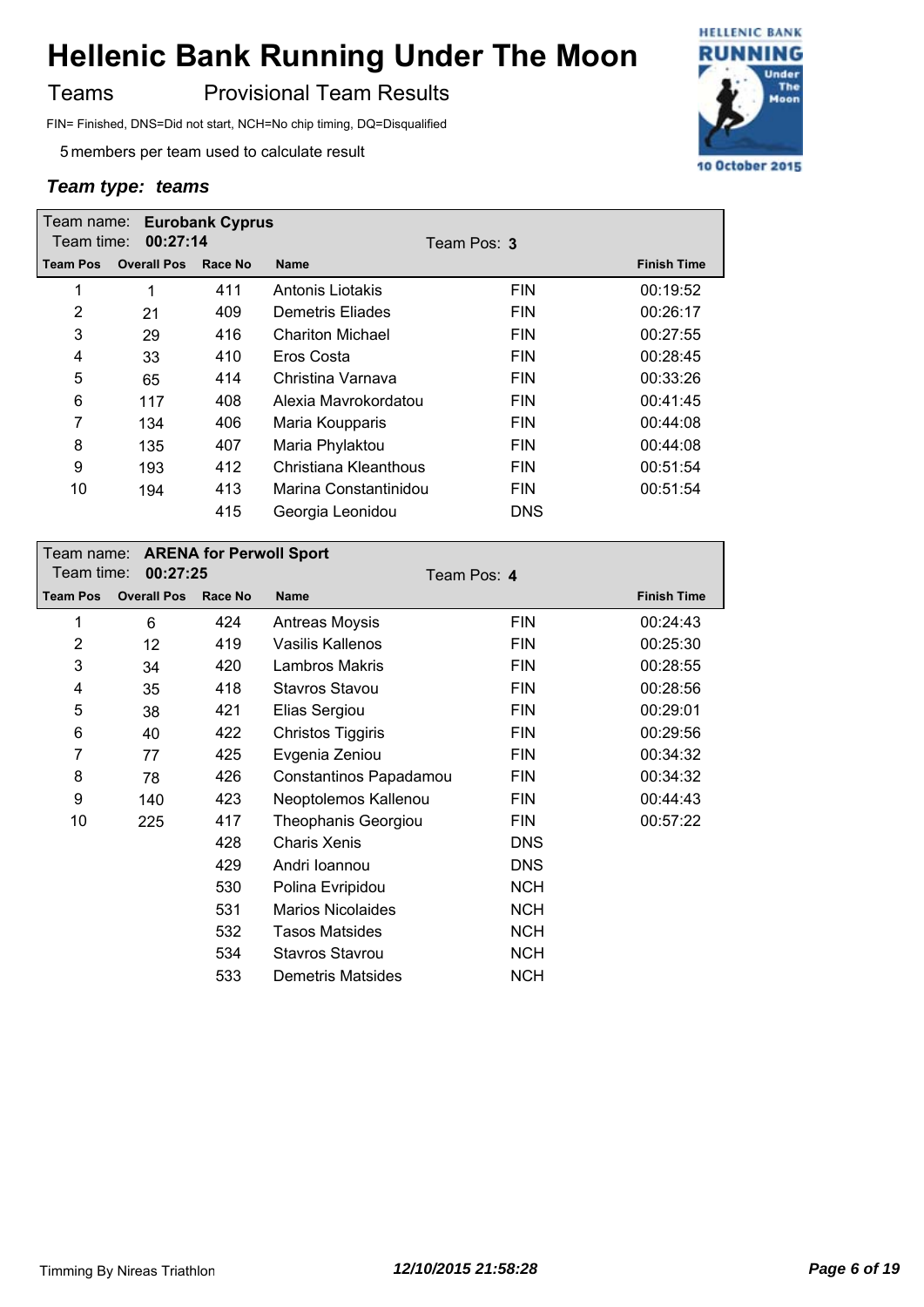### Teams **Provisional Team Results**

FIN= Finished, DNS=Did not start, NCH=No chip timing, DQ=Disqualified

5 members per team used to calculate result

| <b>Deloitte Cyprus</b><br>Team name:<br>Team time:<br>00:28:41 |                    |         | Team Pos: 5               |            |                    |  |  |
|----------------------------------------------------------------|--------------------|---------|---------------------------|------------|--------------------|--|--|
| <b>Team Pos</b>                                                | <b>Overall Pos</b> | Race No | <b>Name</b>               |            | <b>Finish Time</b> |  |  |
| 1                                                              | 20                 | 391     | <b>Rustem Gumerov</b>     | <b>FIN</b> | 00:26:15           |  |  |
| 2                                                              | 27                 | 387     | Oxana Hadjipavlou         | <b>FIN</b> | 00:27:52           |  |  |
| 3                                                              | 30                 | 383     | Alexandros Hadjivassiliou | <b>FIN</b> | 00:27:57           |  |  |
| 4                                                              | 39                 | 384     | Michalis Aris Michaelides | <b>FIN</b> | 00:29:38           |  |  |
| 5                                                              | 54                 | 389     | Georgia Charalambous      | <b>FIN</b> | 00:31:46           |  |  |
| 6                                                              | 97                 | 386     | Iulia Uzun                | <b>FIN</b> | 00:38:55           |  |  |
| 7                                                              | 105                | 392     | Georgia Loizide           | <b>FIN</b> | 00:39:56           |  |  |
| 8                                                              | 146                | 390     | Rustina Ossodoyeva        | <b>FIN</b> | 00:44:55           |  |  |
|                                                                |                    | 388     | Artur Gumerov             | <b>DNS</b> |                    |  |  |
|                                                                |                    | 385     | Anastasia Kozelidi        | <b>DNS</b> |                    |  |  |

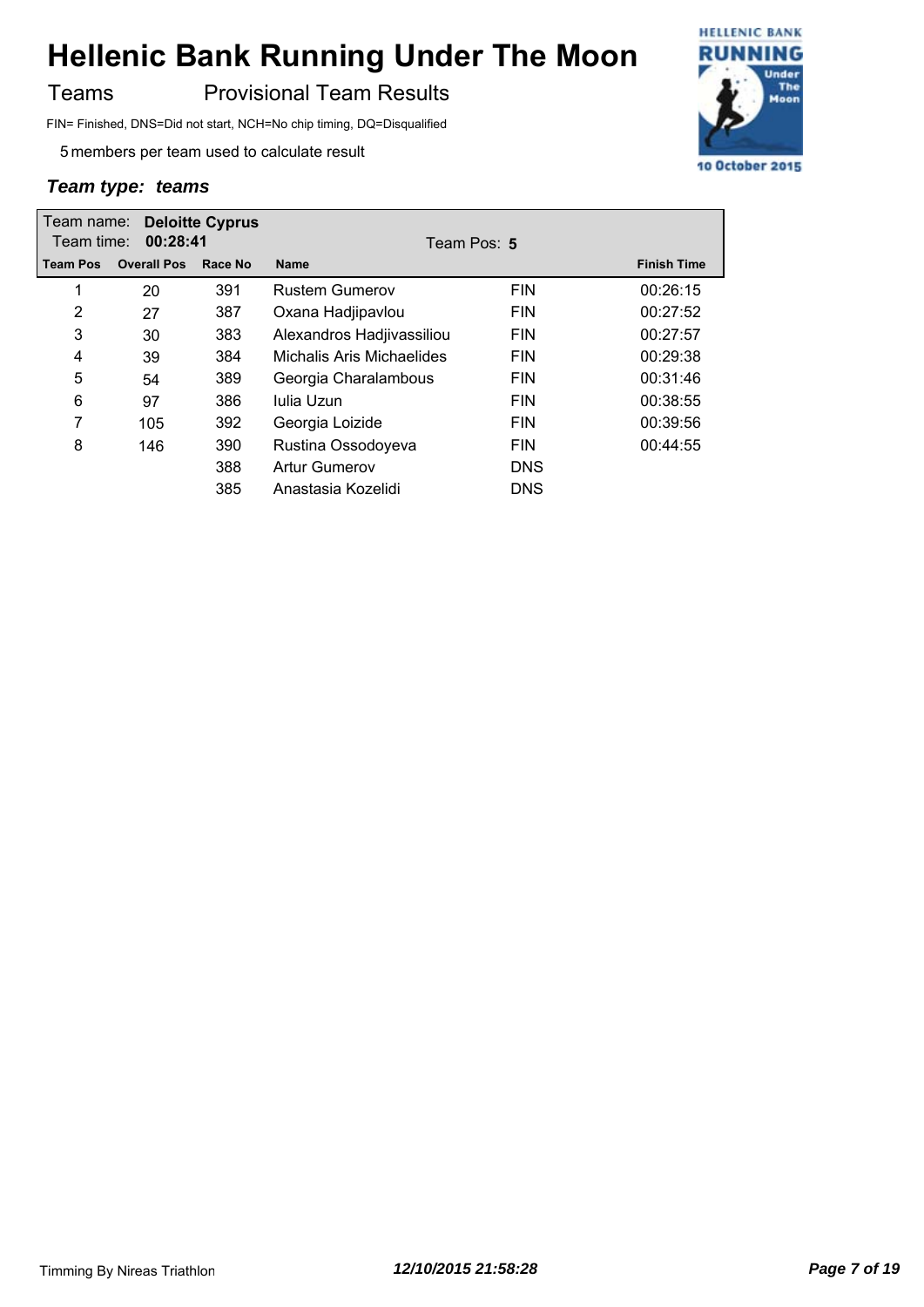Teams **Provisional Team Results** 

FIN= Finished, DNS=Did not start, NCH=No chip timing, DQ=Disqualified

5 members per team used to calculate result

| Team name:      | team Hellenic Bank University of Nicosia |         |                              |            |                    |  |
|-----------------|------------------------------------------|---------|------------------------------|------------|--------------------|--|
| Team time:      | 00:30:54                                 |         | Team Pos: 6                  |            |                    |  |
| <b>Team Pos</b> | <b>Overall Pos</b>                       | Race No | <b>Name</b>                  |            | <b>Finish Time</b> |  |
| 1               | 16                                       | 183     | Adebayo Adewunmi             | <b>FIN</b> | 00:25:57           |  |
| $\overline{2}$  | 28                                       | 186     | Ioannis Triantis             | <b>FIN</b> | 00:27:54           |  |
| 3               | 36                                       | 197     | Felkia Imie                  | <b>FIN</b> | 00:28:59           |  |
| 4               | 37                                       | 188     | Abbass Abdul Quadri          | <b>FIN</b> | 00:29:00           |  |
| 5               | 130                                      | 187     | Savvas Michaelides           | <b>FIN</b> | 00:42:42           |  |
| 6               | 136                                      | 196     | Maria Papavasili             | <b>FIN</b> | 00:44:12           |  |
| 7               | 170                                      | 203     | Monicah Kirathi              | <b>FIN</b> | 00:48:20           |  |
| 8               | 171                                      | 190     | <b>Bertrand Neabo</b>        | <b>FIN</b> | 00:48:21           |  |
| 9               | 172                                      | 200     | Hadiza Buker                 | <b>FIN</b> | 00:48:21           |  |
| 10              | 188                                      | 210     | Kalia Loizidou               | <b>FIN</b> | 00:51:15           |  |
| 11              | 227                                      | 189     | Giorgos Stournaras           | <b>FIN</b> | 00:57:54           |  |
|                 |                                          | 191     | Nikolaos Markopoulos         | <b>DNS</b> |                    |  |
|                 |                                          | 192     | <b>Marinos Makris</b>        | <b>DNS</b> |                    |  |
|                 |                                          | 193     | Giorgos Vintzileos           | <b>DNS</b> |                    |  |
|                 |                                          | 194     | Manos Stamboulis             | <b>DNS</b> |                    |  |
|                 |                                          | 195     | <b>Thodoris Georgiou</b>     | <b>DNS</b> |                    |  |
|                 |                                          | 201     | Hauwa Abdullahi              | <b>DNS</b> |                    |  |
|                 |                                          | 202     | Nektaria Stratidakis         | <b>DNS</b> |                    |  |
|                 |                                          | 198     | Myuome Alasia                | <b>DNS</b> |                    |  |
|                 |                                          | 199     | Deborah Akalumhe             | <b>DNS</b> |                    |  |
|                 |                                          | 204     | <b>Chrysostomos Avgeros</b>  | <b>DNS</b> |                    |  |
|                 |                                          | 205     | <b>Nikiforos Noutlient</b>   | <b>DNS</b> |                    |  |
|                 |                                          | 206     | Kalia Loizidou               | <b>DNS</b> |                    |  |
|                 |                                          | 207     | Despo Stylianou              | <b>DNS</b> |                    |  |
|                 |                                          | 208     | <b>Helen Stassis</b>         | <b>DNS</b> |                    |  |
|                 |                                          | 209     | <b>Galina Constantinides</b> | <b>DNS</b> |                    |  |
|                 |                                          | 211     | Artemis Pavlidou             | <b>DNS</b> |                    |  |
|                 |                                          | 212     | Foteini Papadopoulou         | <b>DNS</b> |                    |  |
|                 |                                          | 184     | Margarita Psarra             | <b>DNS</b> |                    |  |
|                 |                                          | 185     | <b>Constantinos Sakkaris</b> | <b>DNS</b> |                    |  |
|                 |                                          | 182     | <b>Evaggelos Dadiotis</b>    | <b>DNS</b> |                    |  |
|                 |                                          |         |                              |            |                    |  |

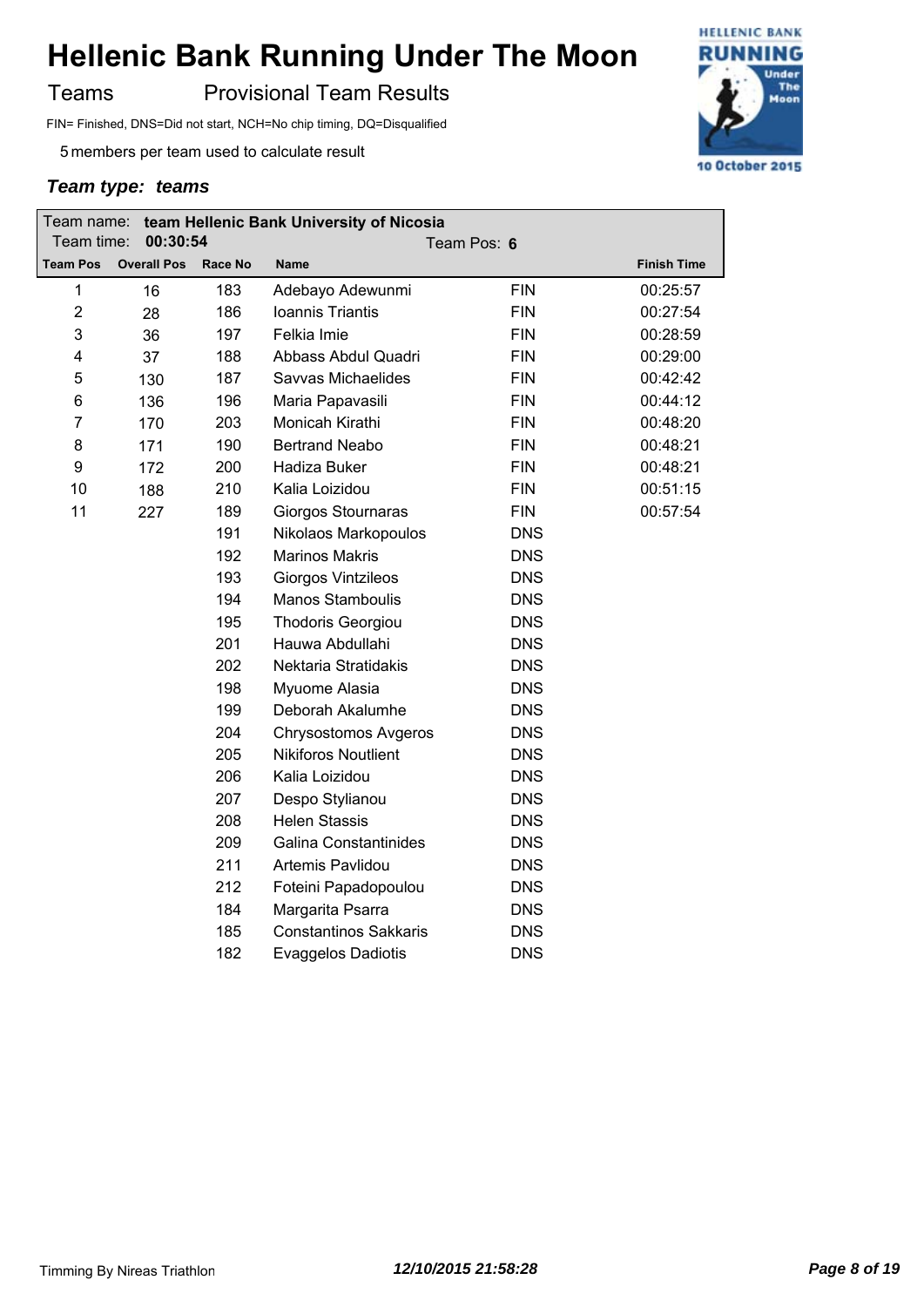Teams **Provisional Team Results** 

FIN= Finished, DNS=Did not start, NCH=No chip timing, DQ=Disqualified

5 members per team used to calculate result

| Team name:      | <b>Phileleftheros group</b> |         |                          |             |                    |
|-----------------|-----------------------------|---------|--------------------------|-------------|--------------------|
| Team time:      | 00:32:56                    |         |                          | Team Pos: 7 |                    |
| <b>Team Pos</b> | <b>Overall Pos</b>          | Race No | <b>Name</b>              |             | <b>Finish Time</b> |
| 1               | 42                          | 393     | <b>Panicos Pitsillis</b> | <b>FIN</b>  | 00:29:57           |
| 2               | 48                          | 400     | Pantelis Panagiotou      | <b>FIN</b>  | 00:30:51           |
| 3               | 49                          | 402     | Constantinos Chambalis   | <b>FIN</b>  | 00:30:53           |
| 4               | 70                          | 394     | Paylos Giorkas           | <b>FIN</b>  | 00:33:57           |
| 5               | 99                          | 395     | Elena Leonidou           | <b>FIN</b>  | 00:39:03           |
| 6               | 181                         | 403     | Panagiota Michael        | <b>FIN</b>  | 00:49:14           |
| 7               | 233                         | 396     | Pantelina Andreou        | <b>FIN</b>  | 00:59:36           |
| 8               | 234                         | 397     | Georgia Kareli           | <b>FIN</b>  | 00:59:36           |
| 9               | 235                         | 398     | Doru Ungureanu           | <b>FIN</b>  | 00:59:42           |
|                 |                             | 399     | Vasiliki Zenonos         | <b>DNS</b>  |                    |
|                 |                             | 404     | Maria Alexandrou         | <b>DNS</b>  |                    |
|                 |                             | 405     | Jakovos Alexandrou       | <b>DNS</b>  |                    |
|                 |                             | 401     | Thanasis Photiou         | <b>DNS</b>  |                    |

| Team name:<br>Team time: | <b>Nielsen</b><br>00:33:37 |         | Team Pos: 8                 |            |                    |  |
|--------------------------|----------------------------|---------|-----------------------------|------------|--------------------|--|
| <b>Team Pos</b>          | <b>Overall Pos</b>         | Race No | <b>Name</b>                 |            | <b>Finish Time</b> |  |
| 1                        | 50                         | 248     | Andreas Hadjiconstantinou   | <b>FIN</b> | 00:31:13           |  |
| 2                        | 52                         | 254     | Xenios Christou             | <b>FIN</b> | 00:31:33           |  |
| 3                        | 66                         | 258     | <b>Stelios Agrotis</b>      | <b>FIN</b> | 00:33:35           |  |
| 4                        | 83                         | 255     | Dinos Martin                | <b>FIN</b> | 00:35:49           |  |
| 5                        | 84                         | 251     | Mike Gerousis               | <b>FIN</b> | 00:35:59           |  |
| 6                        | 101                        | 259     | Rodoulla Makedona           | <b>FIN</b> | 00:39:06           |  |
| 7                        | 129                        | 257     | <b>Constantions Stavrou</b> | <b>FIN</b> | 00:42:41           |  |
| 8                        | 131                        | 262     | <b>Keith Parker</b>         | <b>FIN</b> | 00:42:44           |  |
| 9                        | 149                        | 245     | Irina Petrova               | <b>FIN</b> | 00:45:24           |  |
| 10                       | 154                        | 253     | Maria Georgiadou            | <b>FIN</b> | 00:45:56           |  |
| 11                       | 155                        | 261     | <b>Eleanor Parker</b>       | <b>FIN</b> | 00:45:56           |  |
| 12                       | 204                        | 252     | Meropi Stavrou              | <b>FIN</b> | 00:54:56           |  |
| 13                       | 214                        | 247     | Savvas Mavros               | <b>FIN</b> | 00:56:22           |  |
| 14                       | 221                        | 256     | Chrystiana Spyrou           | <b>FIN</b> | 00:56:51           |  |
| 15                       | 222                        | 263     | Maro Aguilera               | <b>FIN</b> | 00:56:51           |  |
| 16                       | 223                        | 264     | Jose Gustavo Aguilera       | <b>FIN</b> | 00:56:51           |  |
| 17                       | 285                        | 246     | <b>Patricia Portides</b>    | <b>FIN</b> | 01:09:28           |  |
| 18                       | 286                        | 249     | Spyros Pouyioukkas          | <b>FIN</b> | 01:09:28           |  |
|                          |                            | 250     | Annita Orphanidou           | <b>DNS</b> |                    |  |
|                          |                            | 260     | Anna Christou               | <b>DNS</b> |                    |  |

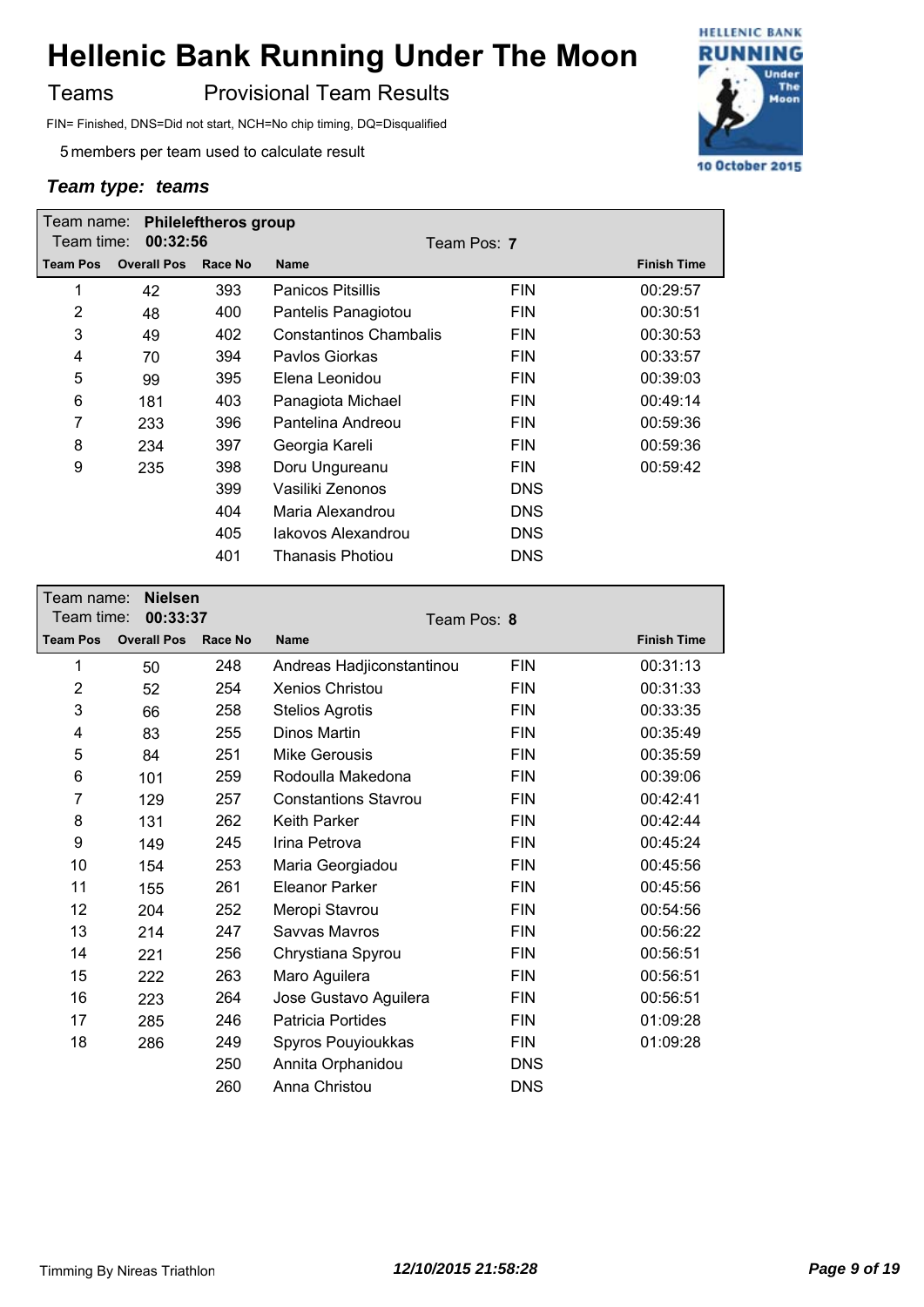Teams **Provisional Team Results** 

FIN= Finished, DNS=Did not start, NCH=No chip timing, DQ=Disqualified

5 members per team used to calculate result

| Team name:       |                    | <b>First Names (Cyprus)</b> |                               |             |                    |
|------------------|--------------------|-----------------------------|-------------------------------|-------------|--------------------|
| Team time:       | 00:33:59           |                             |                               | Team Pos: 9 |                    |
| <b>Team Pos</b>  | <b>Overall Pos</b> | <b>Race No</b>              | <b>Name</b>                   |             | <b>Finish Time</b> |
| 1                | 41                 | 330                         | Alexey Podlesny               | <b>FIN</b>  | 00:29:57           |
| $\overline{2}$   | 60                 | 332                         | Christina Kyriakidou          | <b>FIN</b>  | 00:32:53           |
| 3                | 69                 | 326                         | <b>Spyros Giasemides</b>      | <b>FIN</b>  | 00:33:54           |
| 4                | 74                 | 313                         | <b>Bladimira Podlesny</b>     | <b>FIN</b>  | 00:34:09           |
| 5                | 100                | 333                         | Spyros Zisimides              | <b>FIN</b>  | 00:39:04           |
| 6                | 116                | 320                         | Neldi Zissimide               | <b>FIN</b>  | 00:41:35           |
| $\overline{7}$   | 173                | 325                         | <b>Constantinos Movantzis</b> | <b>FIN</b>  | 00:48:22           |
| 8                | 179                | 311                         | Lydia Gavrielidou             | <b>FIN</b>  | 00:49:09           |
| $\boldsymbol{9}$ | 180                | 310                         | Elena Achilleos               | <b>FIN</b>  | 00:49:10           |
| 10               | 189                | 319                         | Vaso Vasiliou                 | <b>FIN</b>  | 00:51:26           |
| 11               | 190                | 324                         | Silva Boyajian                | <b>FIN</b>  | 00:51:26           |
| 12               | 201                | 317                         | Aggelika Morphaki             | <b>FIN</b>  | 00:54:53           |
| 13               | 202                | 327                         | Kyriakos Kyriakou             | <b>FIN</b>  | 00:54:53           |
| 14               | 203                | 323                         | Niovi Sergidou                | <b>FIN</b>  | 00:54:54           |
| 15               | 205                | 328                         | <b>Christos Michael</b>       | <b>FIN</b>  | 00:54:57           |
| 16               | 206                | 312                         | Yianna Ioannide               | <b>FIN</b>  | 00:54:59           |
| 17               | 259                | 315                         | Soulla Kyriakidou             | <b>FIN</b>  | 01:04:07           |
| 18               | 283                | 331                         | Lena Michaelidou              | <b>FIN</b>  | 01:08:11           |
| 19               | 284                | 316                         | Gavriella Lazaridou           | <b>FIN</b>  | 01:08:13           |
|                  |                    | 314                         | Anna Achilleos                | <b>DNS</b>  |                    |
|                  |                    | 329                         | Vasos Hatzivasilou            | <b>DNS</b>  |                    |
|                  |                    | 318                         | Rimma Tsatsalide              | <b>DNS</b>  |                    |
|                  |                    | 321                         | Irina Georgiadou              | <b>DNS</b>  |                    |
|                  |                    | 322                         | Maria Hadjivasiliou           | <b>DNS</b>  |                    |

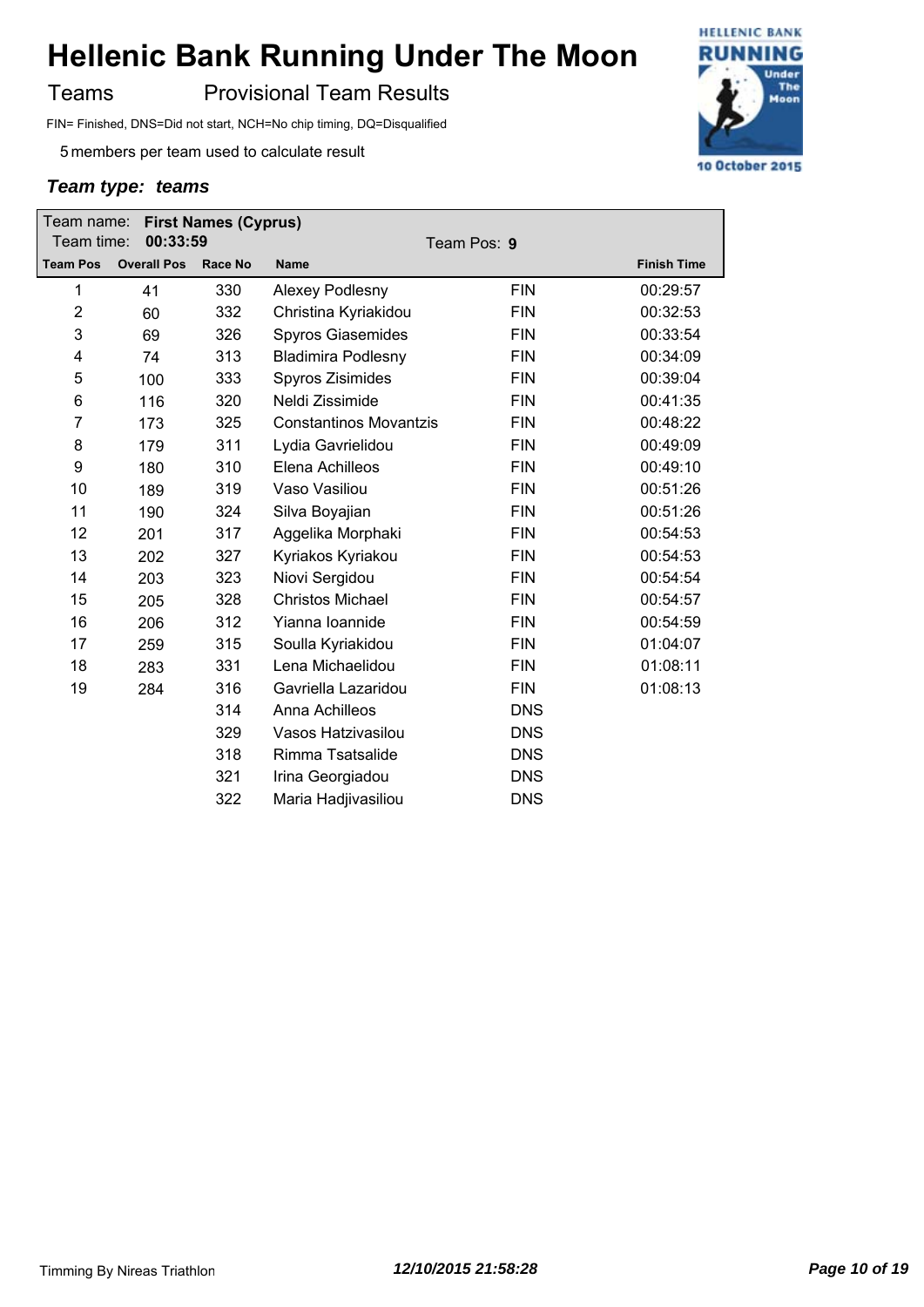Teams **Provisional Team Results** 

FIN= Finished, DNS=Did not start, NCH=No chip timing, DQ=Disqualified

5 members per team used to calculate result

| <b>Ophthalmos Research &amp; Educational Institute</b><br>Team name: |                    |         |                        |              |                    |
|----------------------------------------------------------------------|--------------------|---------|------------------------|--------------|--------------------|
| Team time:                                                           | 00:34:15           |         |                        | Team Pos: 10 |                    |
| <b>Team Pos</b>                                                      | <b>Overall Pos</b> | Race No | <b>Name</b>            |              | <b>Finish Time</b> |
| 1                                                                    | 51                 | 294     | lacovos Nicolaou       | <b>FIN</b>   | 00:31:23           |
| $\overline{2}$                                                       | 55                 | 298     | Nicolas Lanitis        | <b>FIN</b>   | 00:32:00           |
| 3                                                                    | 71                 | 297     | Petros Nicolaou        | <b>FIN</b>   | 00:34:00           |
| 4                                                                    | 87                 | 296     | Xenia Nicolaou         | <b>FIN</b>   | 00:36:55           |
| 5                                                                    | 90                 | 293     | Katerina Prokopiou     | <b>FIN</b>   | 00:37:00           |
| 6                                                                    | 104                | 304     | Iountita Bartha        | <b>FIN</b>   | 00:39:33           |
| 7                                                                    | 126                | 295     | Akis Ioannou           | <b>FIN</b>   | 00:42:06           |
| 8                                                                    | 144                | 305     | Alex Alexandrou        | <b>FIN</b>   | 00:44:55           |
| 9                                                                    | 145                | 306     | <b>Tassos Georgiou</b> | <b>FIN</b>   | 00:44:55           |
| 10                                                                   | 158                | 300     | Eleni Zachariadi       | <b>FIN</b>   | 00:46:16           |
| 11                                                                   | 163                | 301     | Anestis Kalathas       | <b>FIN</b>   | 00:46:34           |
| 12                                                                   | 164                | 303     | Marilia Loizou         | <b>FIN</b>   | 00:46:37           |
| 13                                                                   | 168                | 309     | Nicoleta Charalambous  | <b>FIN</b>   | 00:47:49           |
| 14                                                                   | 169                | 292     | Panagiotis Kolovos     | <b>FIN</b>   | 00:47:50           |
| 15                                                                   | 217                | 299     | Sotia Yiorka           | <b>FIN</b>   | 00:56:28           |
| 16                                                                   | 218                | 302     | Eleutheria lacovidou   | <b>FIN</b>   | 00:56:29           |
|                                                                      |                    | 307     | Katerina Argyrou       | <b>DNS</b>   |                    |
|                                                                      |                    | 308     | Maria Kalogerou        | <b>DNS</b>   |                    |

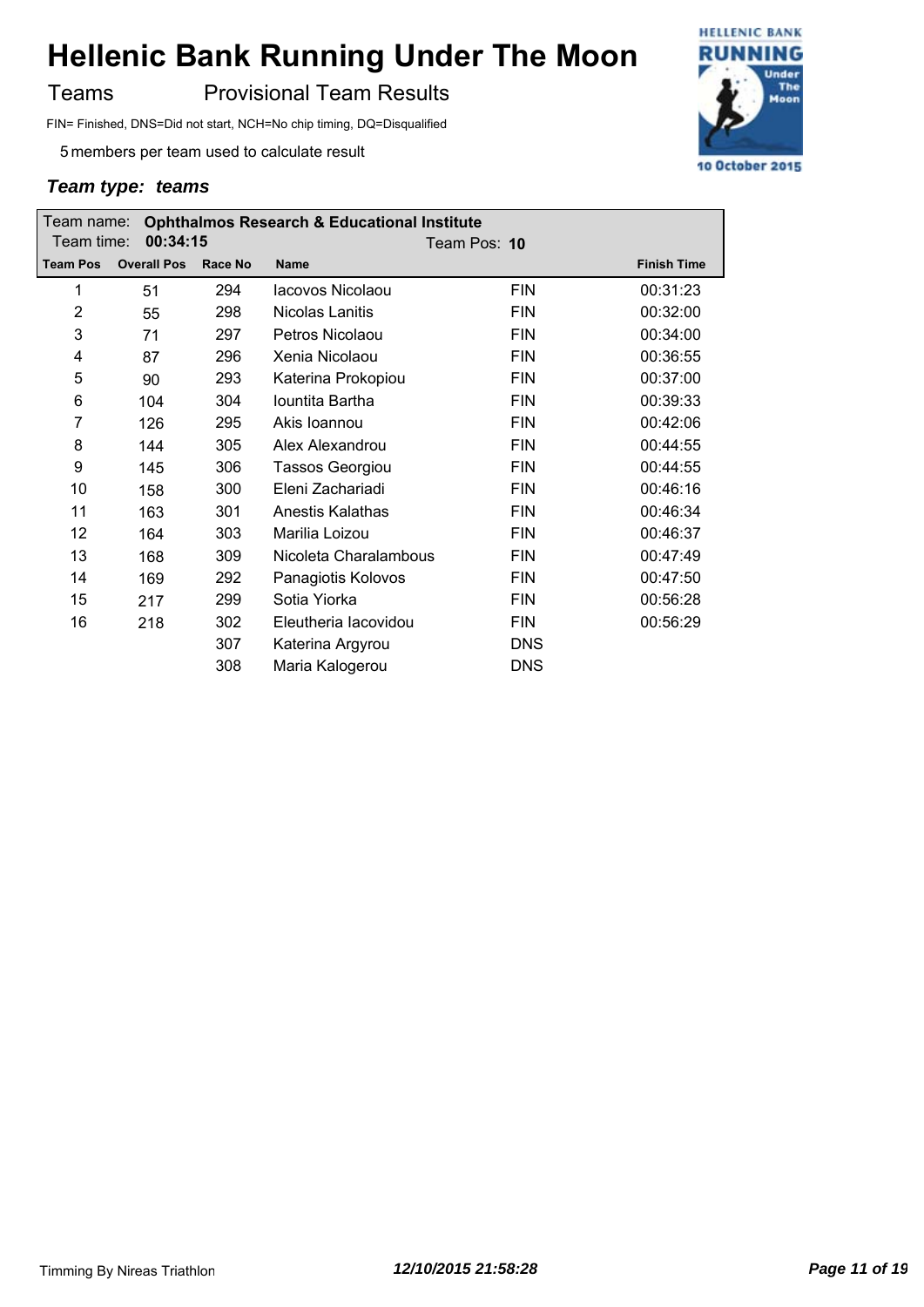Teams **Provisional Team Results** 

FIN= Finished, DNS=Did not start, NCH=No chip timing, DQ=Disqualified

5 members per team used to calculate result

|                         | team Hellenic Bank European University<br>Team name: |                |                           |              |                    |  |
|-------------------------|------------------------------------------------------|----------------|---------------------------|--------------|--------------------|--|
| Team time:              | 00:35:40                                             |                |                           | Team Pos: 11 |                    |  |
| <b>Team Pos</b>         | <b>Overall Pos</b>                                   | <b>Race No</b> | <b>Name</b>               |              | <b>Finish Time</b> |  |
| 1                       | $\overline{7}$                                       | 143            | Giorgos Georgiou          | <b>FIN</b>   | 00:24:48           |  |
| $\overline{\mathbf{c}}$ | 13                                                   | 138            | Evaggelos Costa           | <b>FIN</b>   | 00:25:42           |  |
| 3                       | 120                                                  | 139            | <b>Andreas Koliantris</b> | <b>FIN</b>   | 00:41:53           |  |
| 4                       | 121                                                  | 142            | <b>Marios Kinigos</b>     | <b>FIN</b>   | 00:41:53           |  |
| 5                       | 132                                                  | 131            | <b>Michalis Mavros</b>    | <b>FIN</b>   | 00:44:05           |  |
| 6                       | 133                                                  | 145            | Gesthimani Dionisiou      | <b>FIN</b>   | 00:44:05           |  |
| $\overline{7}$          | 138                                                  | 136            | Angela Georgiadou         | <b>FIN</b>   | 00:44:33           |  |
| 8                       | 150                                                  | 144            | Yianna Nicolaou           | <b>FIN</b>   | 00:45:27           |  |
| 9                       | 207                                                  | 134            | Sofia Xergia              | <b>FIN</b>   | 00:55:34           |  |
| 10                      | 215                                                  | 140            | Maria Koliantri           | <b>FIN</b>   | 00:56:23           |  |
| 11                      | 216                                                  | 141            | Giorgos Panteli           | <b>FIN</b>   | 00:56:23           |  |
| 12                      | 270                                                  | 133            | Lyda Christodoulou        | <b>FIN</b>   | 01:06:27           |  |
| 13                      | 271                                                  | 132            | Maria Christodoulou       | <b>FIN</b>   | 01:06:30           |  |
| 14                      | 272                                                  | 137            | Marianna Ntayioukla       | <b>FIN</b>   | 01:06:30           |  |
| 15                      | 278                                                  | 135            | Antreas Avgerinos         | <b>FIN</b>   | 01:07:02           |  |
|                         |                                                      | 573            | Rafaella Vanezi           | <b>NCH</b>   |                    |  |
|                         |                                                      | 574            | Niki Sheftali             | <b>NCH</b>   |                    |  |
|                         |                                                      | 575            | Andreas Andreou           | <b>NCH</b>   |                    |  |
|                         |                                                      | 576            | Hara Andreou              | <b>NCH</b>   |                    |  |
|                         |                                                      | 577            | Sotia Andreou             | <b>NCH</b>   |                    |  |
|                         |                                                      | 578            | <b>Makis Andreou</b>      | <b>NCH</b>   |                    |  |
|                         |                                                      | 579            | Michalis Vassiliou        | <b>NCH</b>   |                    |  |
|                         |                                                      | 580            | Harris Chrysafiades       | <b>NCH</b>   |                    |  |
|                         |                                                      | 581            | Ioannis Gkarkis           | <b>NCH</b>   |                    |  |
|                         |                                                      | 582            | Kyriakos Sofokelous       | <b>NCH</b>   |                    |  |
|                         |                                                      | 583            | Panayiotis Constantinou   | <b>NCH</b>   |                    |  |

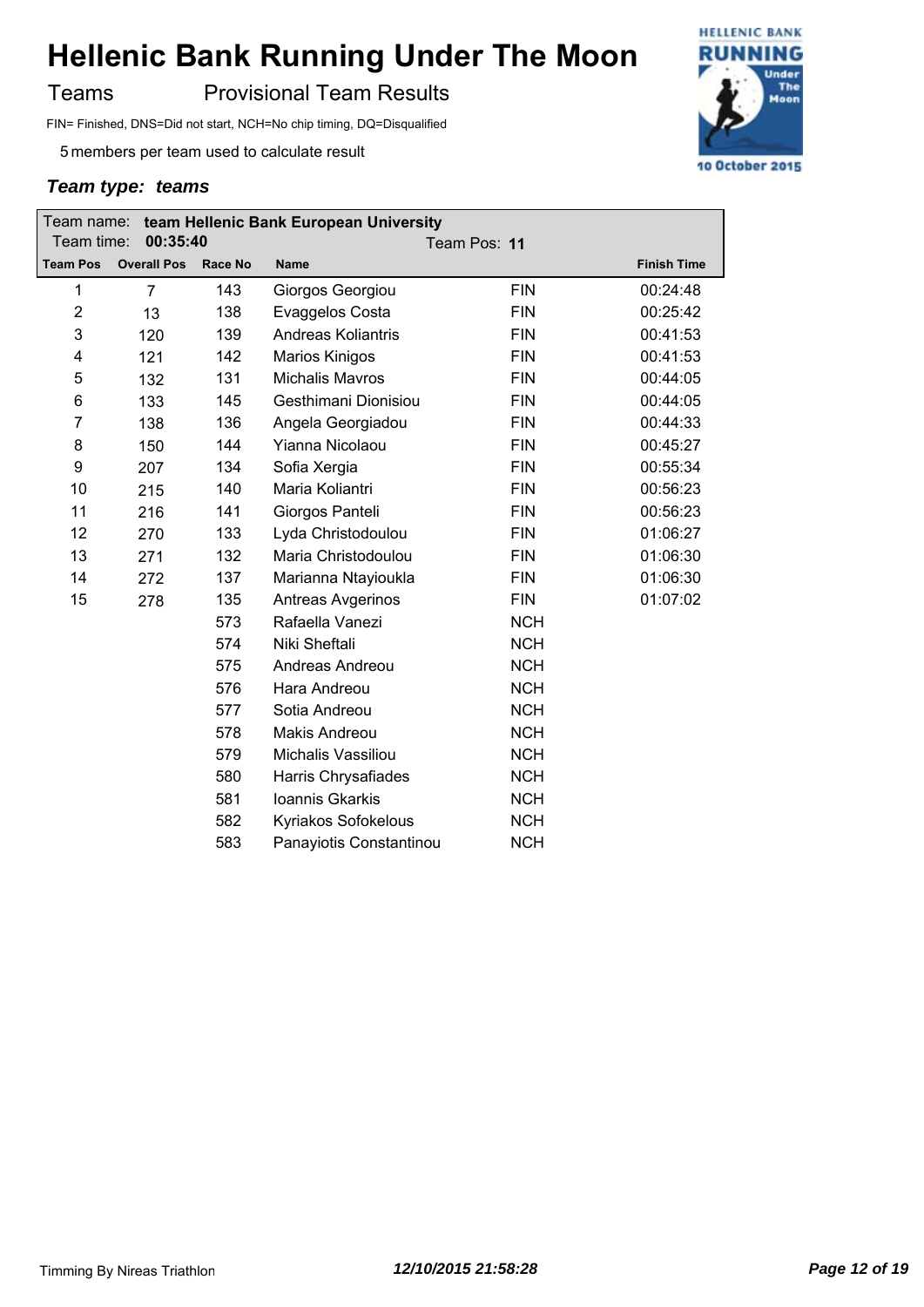Teams **Provisional Team Results** 

FIN= Finished, DNS=Did not start, NCH=No chip timing, DQ=Disqualified

5 members per team used to calculate result

| Team time:      | Team name: team Lucozade<br>00:37:00 |         | Team Pos: 12             |            |                    |
|-----------------|--------------------------------------|---------|--------------------------|------------|--------------------|
| <b>Team Pos</b> | <b>Overall Pos</b>                   | Race No | <b>Name</b>              |            | <b>Finish Time</b> |
| 1               | 25                                   | 283     | Demetris Protogerou      | <b>FIN</b> | 00:27:21           |
| $\overline{2}$  | 88                                   | 282     | Demetra Panayi           | <b>FIN</b> | 00:37:00           |
| 3               | 89                                   | 286     | Eleana Charalambous      | <b>FIN</b> | 00:37:00           |
| 4               | 98                                   | 287     | Marios Kongorozis        | <b>FIN</b> | 00:38:57           |
| 5               | 141                                  | 271     | Stefani Tsaggaridou      | <b>FIN</b> | 00:44:45           |
| 6               | 142                                  | 275     | Christoforos Agamemnonos | <b>FIN</b> | 00:44:45           |
| 7               | 143                                  | 291     | Sotos Taki               | <b>FIN</b> | 00:44:45           |
| 8               | 178                                  | 281     | Zoe Evangelou            | <b>FIN</b> | 00:48:52           |
| 9               | 257                                  | 280     | Kalia Lazarou            | <b>FIN</b> | 01:04:00           |
| 10              | 258                                  | 289     | Georgia Foukaridou       | <b>FIN</b> | 01:04:01           |
| 11              | 262                                  | 273     | Kalia Halka              | <b>FIN</b> | 01:04:54           |
| 12              | 263                                  | 270     | Maria Louca              | <b>FIN</b> | 01:04:57           |
| 13              | 265                                  | 285     | Nicol Pericou            | <b>FIN</b> | 01:05:01           |
|                 |                                      | 284     | Gina Kyriakides          | <b>DNS</b> |                    |
|                 |                                      | 290     | Elefteria Michael        | <b>DNS</b> |                    |
|                 |                                      | 288     | Stephani Andreou         | <b>DNS</b> |                    |
|                 |                                      | 272     | Maria Vasileiou          | <b>DNS</b> |                    |
|                 |                                      | 274     | Anastasia Natsika        | <b>DNS</b> |                    |
|                 |                                      | 276     | Mike Orphanides          | <b>DNS</b> |                    |
|                 |                                      | 277     | Dora Theodotou           | <b>DNS</b> |                    |
|                 |                                      | 278     | Foteini Hadjiarou        | <b>DNS</b> |                    |
|                 |                                      | 279     | Valanto Filippou         | <b>DNS</b> |                    |
|                 |                                      | 265     | Niki Christofidou        | <b>DNS</b> |                    |
|                 |                                      | 266     | Andri Koukou             | <b>DNS</b> |                    |
|                 |                                      | 267     | Fani Safiri              | <b>DNS</b> |                    |
|                 |                                      | 268     | Natasa Papathoma         | <b>DNS</b> |                    |
|                 |                                      | 269     | Eleni Aristotelous       | <b>DNS</b> |                    |
|                 |                                      |         |                          |            |                    |

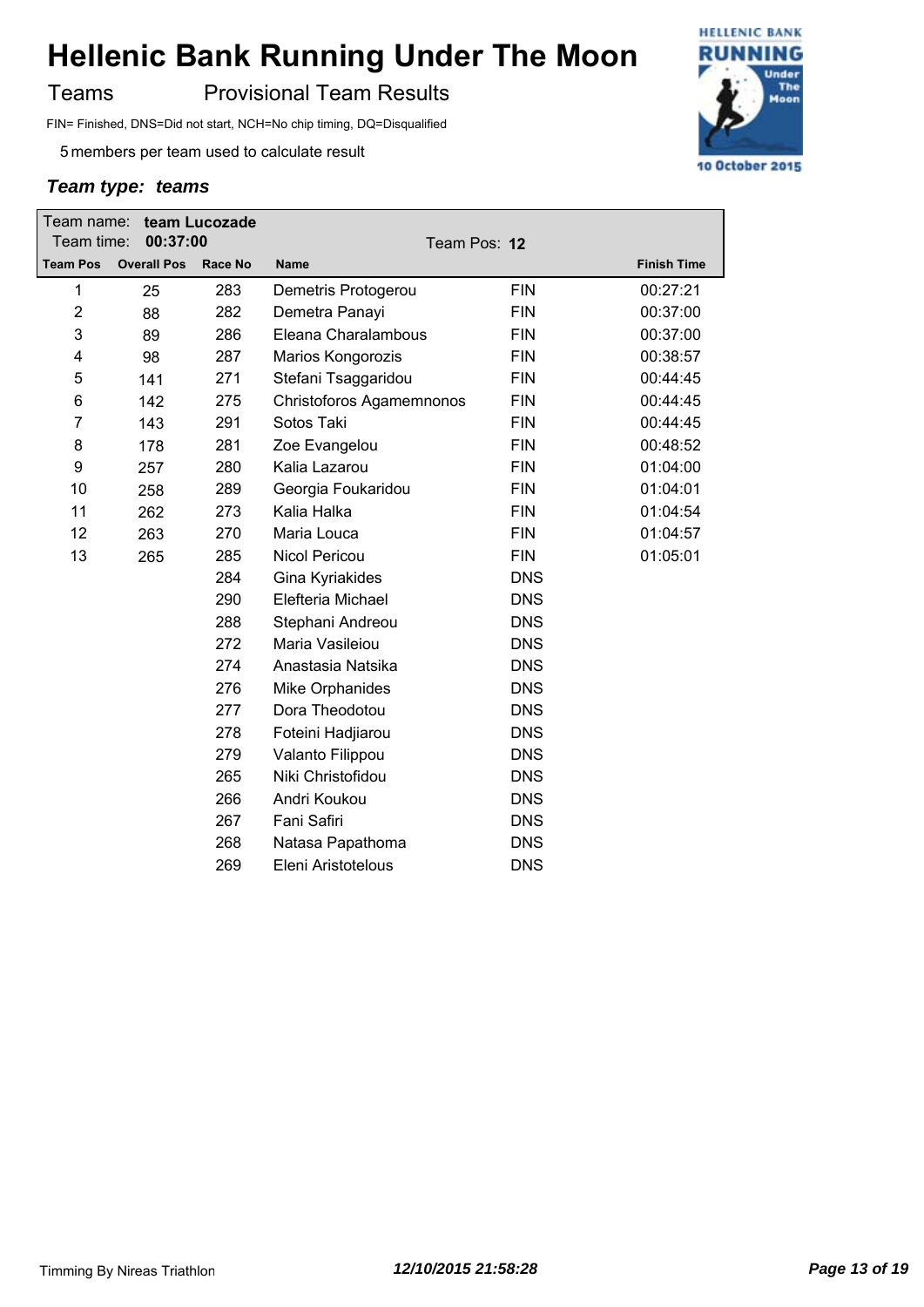Teams **Provisional Team Results** 

FIN= Finished, DNS=Did not start, NCH=No chip timing, DQ=Disqualified

5 members per team used to calculate result

| <b>Komanetsi Aquatic and Fitness Center</b><br>Team name: |                    |         |                           |              |                    |  |
|-----------------------------------------------------------|--------------------|---------|---------------------------|--------------|--------------------|--|
| Team time:                                                | 00:38:57           |         |                           | Team Pos: 13 |                    |  |
| <b>Team Pos</b>                                           | <b>Overall Pos</b> | Race No | <b>Name</b>               |              | <b>Finish Time</b> |  |
| 1                                                         | 4                  | 362     | <b>Gavriel Georgiades</b> | <b>FIN</b>   | 00:24:05           |  |
| $\overline{2}$                                            | 67                 | 371     | Maria Christofidou        | <b>FIN</b>   | 00:33:52           |  |
| 3                                                         | 139                | 363     | Giorgina Kyprianou        | <b>FIN</b>   | 00:44:41           |  |
| 4                                                         | 156                | 357     | Natalia Sfetsou           | <b>FIN</b>   | 00:46:04           |  |
| 5                                                         | 157                | 358     | Kosmina Nicolae           | <b>FIN</b>   | 00:46:04           |  |
| 6                                                         | 228                | 370     | <b>DERIVRY DIDIER</b>     | <b>FIN</b>   | 00:58:32           |  |
| 7                                                         | 229                | 367     | Katerina lakobidou        | <b>FIN</b>   | 00:58:43           |  |
| 8                                                         | 230                | 368     | Xenia Christoforide       | <b>FIN</b>   | 00:58:43           |  |
| 9                                                         | 231                | 369     | Litsa Hadjifrangiskou     | <b>FIN</b>   | 00:58:43           |  |
| 10                                                        | 268                | 356     | Marina Kyriakou           | <b>FIN</b>   | 01:06:09           |  |
| 11                                                        | 269                | 359     | Andri Papaerakleous       | <b>FIN</b>   | 01:06:10           |  |
| 12                                                        | 279                | 365     | Stefani Demetriou         | <b>FIN</b>   | 01:07:08           |  |
| 13                                                        | 280                | 366     | Natalia Demetriou         | <b>FIN</b>   | 01:07:08           |  |
| 14                                                        | 281                | 355     | Monica Kantzilari         | <b>FIN</b>   | 01:07:11           |  |
| 15                                                        | 282                | 364     | Vasilis Agathagelou       | <b>FIN</b>   | 01:07:11           |  |
|                                                           |                    | 360     | Andri Antoniou            | <b>DNS</b>   |                    |  |
|                                                           |                    | 361     | Christina Antoniou        | <b>DNS</b>   |                    |  |
|                                                           |                    | 372     | <b>Petros Kantzilaris</b> | <b>DNS</b>   |                    |  |

| <b>HARRIS KYRIAKIDES LLC</b><br>Team name: |                    |         |                       |              |                    |
|--------------------------------------------|--------------------|---------|-----------------------|--------------|--------------------|
| Team time:                                 | 00:39:29           |         |                       | Team Pos: 14 |                    |
| <b>Team Pos</b>                            | <b>Overall Pos</b> | Race No | <b>Name</b>           |              | <b>Finish Time</b> |
| 1                                          | 86                 | 347     | Nicolas Kyriakides    | <b>FIN</b>   | 00:36:29           |
| 2                                          | 96                 | 337     | George Evangelou      | FIN          | 00:38:53           |
| 3                                          | 103                | 334     | Eleni Kyrisavva       | <b>FIN</b>   | 00:39:16           |
| 4                                          | 110                | 345     | Myria Loizou          | <b>FIN</b>   | 00:40:48           |
| 5                                          | 122                | 336     | Georgia Karamalli     | <b>FIN</b>   | 00:42:02           |
| 6                                          | 152                | 339     | Elena Christoforou    | <b>FIN</b>   | 00:45:49           |
| 7                                          | 160                | 335     | Marina Konstantinou   | <b>FIN</b>   | 00:46:25           |
| 8                                          | 161                | 338     | Vasiliki Demetriou    | <b>FIN</b>   | 00:46:25           |
| 9                                          | 182                | 340     | Alice Loizou          | FIN          | 00:50:22           |
| 10                                         | 183                | 346     | Michalis Onisiforou   | FIN          | 00:50:24           |
|                                            |                    | 348     | Evanthia Hadjimatheou | <b>DNS</b>   |                    |
|                                            |                    | 341     | Elisavet Timotheou    | <b>DNS</b>   |                    |
|                                            |                    | 342     | Maria Papapetrou      | <b>DNS</b>   |                    |
|                                            |                    | 343     | Andreas Anagnostou    | <b>DNS</b>   |                    |
|                                            |                    | 344     | Olympia Charalambous  | <b>DNS</b>   |                    |

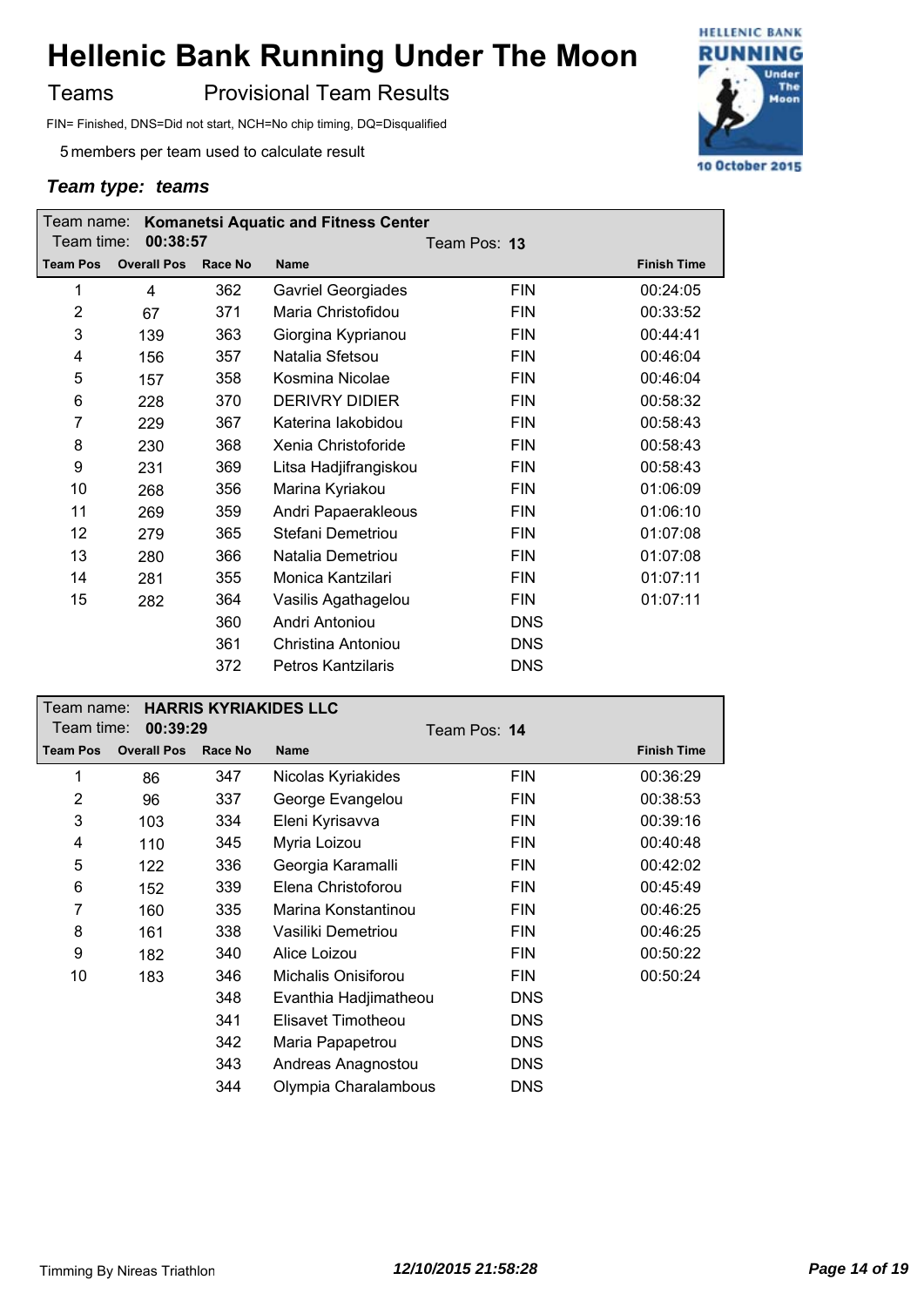Teams **Provisional Team Results** 

FIN= Finished, DNS=Did not start, NCH=No chip timing, DQ=Disqualified

5 members per team used to calculate result

|                 |                    |         | Team name: team Hellenic Bank Pandora Ogilvy & Mather |              |                    |
|-----------------|--------------------|---------|-------------------------------------------------------|--------------|--------------------|
| Team time:      | 00:41:09           |         |                                                       | Team Pos: 15 |                    |
| <b>Team Pos</b> | <b>Overall Pos</b> | Race No | <b>Name</b>                                           |              | <b>Finish Time</b> |
| 1               | 57                 | 164     | Petros Kettenis                                       | <b>FIN</b>   | 00:32:19           |
| 2               | 81                 | 156     | Evaggelia Karakosta                                   | <b>FIN</b>   | 00:35:07           |
| 3               | 115                | 161     | <b>CATHERINE COLE</b>                                 | <b>FIN</b>   | 00:41:22           |
| 4               | 159                | 166     | <b>Thodoris Pravitsiotis</b>                          | <b>FIN</b>   | 00:46:20           |
| 5               | 184                | 162     | Panagiota Giorgi                                      | <b>FIN</b>   | 00:50:38           |
| 6               | 185                | 163     | Stelios Mouskou                                       | <b>FIN</b>   | 00:50:39           |
| 7               | 212                | 160     | Tzeni Pavlidou                                        | <b>FIN</b>   | 00:56:16           |
| 8               | 213                | 165     | Despo Kalli                                           | <b>FIN</b>   | 00:56:16           |
|                 |                    | 155     | <b>Elias Arvanitis</b>                                | <b>DNS</b>   |                    |
|                 |                    | 167     | Christina Nicolaou                                    | <b>DNS</b>   |                    |
|                 |                    | 157     | Elias Moustakeas                                      | <b>DNS</b>   |                    |
|                 |                    | 158     | Katerina Georgopoullou                                | <b>DNS</b>   |                    |
|                 |                    | 159     | Iliana Moustakea                                      | <b>DNS</b>   |                    |

| Team name: CHRISTODOULOS G. VASSILIADES & CO. LLC<br>Team time:<br>00:42:36 |                    |         | Team Pos: 16           |            |                    |
|-----------------------------------------------------------------------------|--------------------|---------|------------------------|------------|--------------------|
| <b>Team Pos</b>                                                             | <b>Overall Pos</b> | Race No | <b>Name</b>            |            | <b>Finish Time</b> |
| 1                                                                           | 80                 | 352     | Polyvios Papapolyviou  | <b>FIN</b> | 00:34:49           |
| 2                                                                           | 127                | 349     | Annamaria Vassiliades  | <b>FIN</b> | 00:42:35           |
| 3                                                                           | 128                | 350     | Phivos Zomenis         | <b>FIN</b> | 00:42:35           |
| 4                                                                           | 151                | 353     | Natalia Sorkina        | <b>FIN</b> | 00:45:28           |
| 5                                                                           | 166                | 351     | Andrea Kalorkoti       | <b>FIN</b> | 00:47:35           |
|                                                                             |                    | 354     | <b>Andreas Tsingis</b> | <b>DNS</b> |                    |

|                 | Team name: team Hellenic Bank Gnomi |                |                    |              |                    |  |  |  |
|-----------------|-------------------------------------|----------------|--------------------|--------------|--------------------|--|--|--|
| Team time:      | 00:52:34                            |                |                    | Team Pos: 17 |                    |  |  |  |
| <b>Team Pos</b> | <b>Overall Pos</b>                  | <b>Race No</b> | <b>Name</b>        |              | <b>Finish Time</b> |  |  |  |
| 1               | 2                                   | 147            | Michalis Philippou | <b>FIN</b>   | 00:20:33           |  |  |  |
| 2               | 200                                 | 146            | Marios Ioannou     | <b>FIN</b>   | 00:54:20           |  |  |  |
| 3               | 236                                 | 150            | Anastasia Grouta   | <b>FIN</b>   | 01:01:45           |  |  |  |
| 4               | 242                                 | 151            | Maria Kourountzi   | <b>FIN</b>   | 01:03:06           |  |  |  |
| 5               | 243                                 | 153            | Niki Lialiari      | <b>FIN</b>   | 01:03:06           |  |  |  |
| 6               | 244                                 | 149            | Maria Tamasiou     | <b>FIN</b>   | 01:03:07           |  |  |  |
|                 |                                     | 154            | Yiota Parparinou   | <b>DNS</b>   |                    |  |  |  |
|                 |                                     | 152            | Despina Efstathiou | <b>DNS</b>   |                    |  |  |  |
|                 |                                     | 148            | Marianna Zervidou  | <b>DNS</b>   |                    |  |  |  |

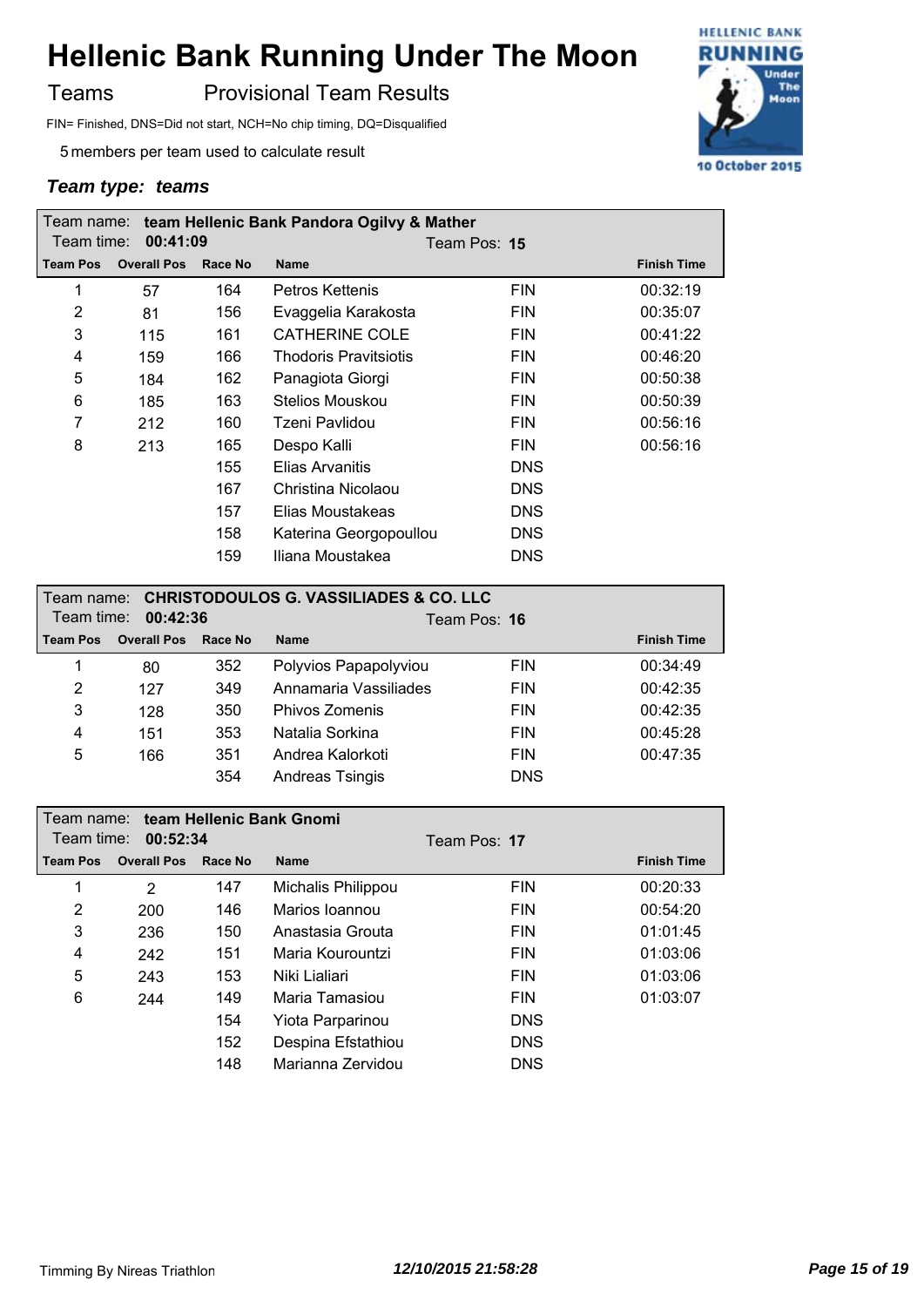Teams **Provisional Team Results** 

FIN= Finished, DNS=Did not start, NCH=No chip timing, DQ=Disqualified

5 members per team used to calculate result

|            |                    |         | Team name: team Hellenic Bank AIPFE Cyprus |            |                    |
|------------|--------------------|---------|--------------------------------------------|------------|--------------------|
| Team time: | 00:54:04           |         | Team Pos: 18                               |            |                    |
| Team Pos   | <b>Overall Pos</b> | Race No | <b>Name</b>                                |            | <b>Finish Time</b> |
| 1          | 196                | 113     | Evanthia Koronis                           | <b>FIN</b> | 00:52:21           |
| 2          | 197                | 115     | Photini Kythreotou                         | <b>FIN</b> | 00:52:21           |
| 3          | 198                | 118     | Photini Kythreotou                         | <b>FIN</b> | 00:52:21           |
| 4          | 219                | 114     | Thalia lacovou                             | <b>FIN</b> | 00:56:38           |
| 5          | 220                | 116     | Evanthia Koronis                           | <b>FIN</b> | 00:56:39           |
| 6          | 237                | 112     | Myrto Koukkides                            | <b>FIN</b> | 01:02:46           |
| 7          | 238                | 111     | Anna Koukkides-Procopiou                   | <b>FIN</b> | 01:02:50           |
| 8          | 240                | 117     | Thalia Iacovou                             | <b>FIN</b> | 01:02:51           |
|            |                    | 119     | Maria Yiorkatzi                            | <b>DNS</b> |                    |
|            |                    | 120     | Nicolas Papadopoulos                       | <b>DNS</b> |                    |

|                 | Team name: team Hellenic Bank Fight & Fitness Co |         |                           |            |                    |  |  |  |
|-----------------|--------------------------------------------------|---------|---------------------------|------------|--------------------|--|--|--|
| Team time:      | 00:55:26                                         |         | Team Pos: 19              |            |                    |  |  |  |
| <b>Team Pos</b> | <b>Overall Pos</b>                               | Race No | <b>Name</b>               |            | <b>Finish Time</b> |  |  |  |
| 1               | 165                                              | 181     | Konstantinos Konstantinou | <b>FIN</b> | 00:47:13           |  |  |  |
| $\overline{2}$  | 191                                              | 177     | Anthimos Charalambous     | <b>FIN</b> | 00:51:44           |  |  |  |
| 3               | 192                                              | 180     | Kamil Israfilof           | <b>FIN</b> | 00:51:44           |  |  |  |
| 4               | 245                                              | 168     | Stelios Panagiotou        | <b>FIN</b> | 01:03:17           |  |  |  |
| 5               | 246                                              | 171     | Konstantinos Kelpis       | <b>FIN</b> | 01:03:17           |  |  |  |
| 6               | 247                                              | 179     | Maria Georgiou            | <b>FIN</b> | 01:03:19           |  |  |  |
| 7               | 248                                              | 178     | Leena Tikki               | <b>FIN</b> | 01:03:20           |  |  |  |
| 8               | 250                                              | 169     | Maria Christodoulou       | <b>FIN</b> | 01:03:25           |  |  |  |
| 9               | 251                                              | 170     | Kyriakoulla Theofanous    | <b>FIN</b> | 01:03:25           |  |  |  |
| 10              | 253                                              | 174     | Panagiota Charalambous    | <b>FIN</b> | 01:03:41           |  |  |  |
| 11              | 254                                              | 176     | Aris Charalambous         | <b>FIN</b> | 01:03:41           |  |  |  |
| 12              | 255                                              | 175     | Andrea Ioannidou          | <b>FIN</b> | 01:03:42           |  |  |  |
|                 |                                                  | 172     | Alexandros Tryfonos       | <b>DNS</b> |                    |  |  |  |
|                 |                                                  | 173     | Loucas Tryfonos           | <b>DNS</b> |                    |  |  |  |
|                 |                                                  |         |                           |            |                    |  |  |  |

| Team name: Colourpix Digital Printing |                    |         |                      |            |                    |  |  |  |
|---------------------------------------|--------------------|---------|----------------------|------------|--------------------|--|--|--|
| Team time:<br>01:01:03                |                    |         | Team Pos: 20         |            |                    |  |  |  |
| <b>Team Pos</b>                       | <b>Overall Pos</b> | Race No | <b>Name</b>          |            | <b>Finish Time</b> |  |  |  |
|                                       | 224                | 374     | Michalis Michailides | <b>FIN</b> | 00:56:58           |  |  |  |
| 2                                     | 226                | 377     | Simos Mantzouranos   | <b>FIN</b> | 00:57:34           |  |  |  |
| 3                                     | 249                | 375     | Toulla leronimou     | <b>FIN</b> | 01:03:22           |  |  |  |
| 4                                     | 252                | 376     | Loulla Erakleous     | <b>FIN</b> | 01:03:40           |  |  |  |
| 5                                     | 256                | 373     | Ioanna Fotiadi       | <b>FIN</b> | 01:03:42           |  |  |  |

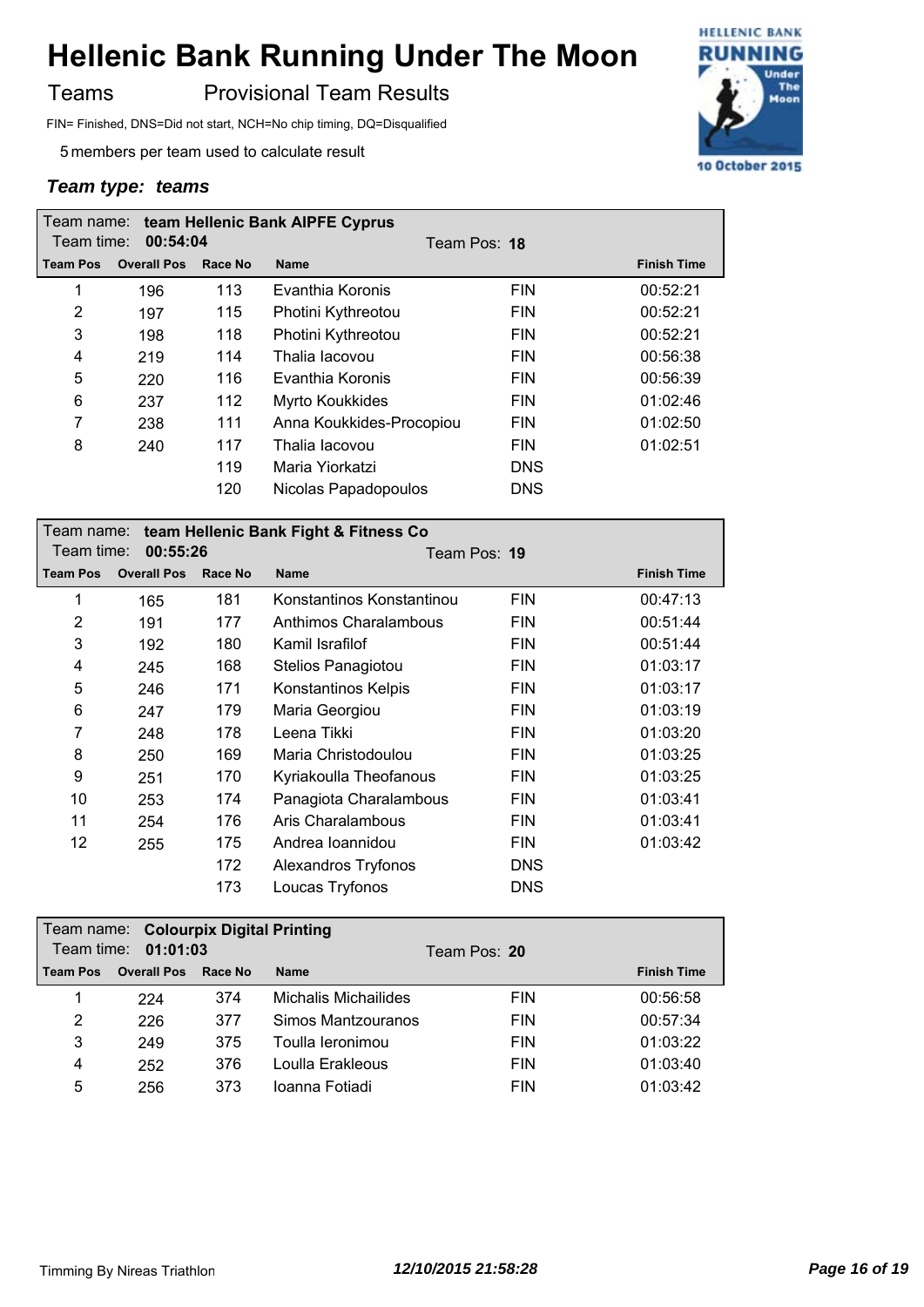Teams **Provisional Team Results** 

FIN= Finished, DNS=Did not start, NCH=No chip timing, DQ=Disqualified

5 members per team used to calculate result

| Team name: Acs courier |                    |         |                        |            |                    |
|------------------------|--------------------|---------|------------------------|------------|--------------------|
| Team time:             |                    |         | Team Pos:              |            |                    |
| <b>Team Pos</b>        | <b>Overall Pos</b> | Race No | <b>Name</b>            |            | <b>Finish Time</b> |
|                        |                    | 835     | Alkis Matsis           | <b>NCH</b> |                    |
|                        |                    | 836     | Christoforos Potamitis | <b>NCH</b> |                    |
|                        |                    | 837     | Yiannoula Yiannakou    | <b>NCH</b> |                    |
|                        |                    | 838     | Maria Poliviou         | <b>NCH</b> |                    |
|                        |                    | 839     | Yianna Zacharia        | <b>NCH</b> |                    |
|                        |                    | 840     | Maria Hadjivrachimi    | <b>NCH</b> |                    |
|                        |                    | 841     | Dora Anastasiou        | <b>NCH</b> |                    |
|                        |                    | 842     | Nicolas Tsiftsis       | <b>NCH</b> |                    |
|                        |                    | 843     | Thea Papaxenofontos    | <b>NCH</b> |                    |
|                        |                    | 844     | Margarita Papayiannaki | <b>NCH</b> |                    |
|                        |                    | 846     | Elena Stefanou         | <b>NCH</b> |                    |
|                        |                    |         |                        |            |                    |

| Team name: Kykkos water<br>Team time: |                    |         |                        | Team Pos:  |                    |
|---------------------------------------|--------------------|---------|------------------------|------------|--------------------|
| <b>Team Pos</b>                       | <b>Overall Pos</b> | Race No | <b>Name</b>            |            | <b>Finish Time</b> |
|                                       |                    | 378     | Rona Petri             | <b>DNS</b> |                    |
|                                       |                    | 379     | Nicolas Benioudakis    | <b>DNS</b> |                    |
|                                       |                    | 380     | Elena Charalambous     | <b>DNS</b> |                    |
|                                       |                    | 381     | Elena Theodorou        | <b>DNS</b> |                    |
|                                       |                    | 382     | Nicola Christodoulides | <b>DNS</b> |                    |

| Team name: Nireas Triathlon Club |                    |         |                     |            |                    |  |
|----------------------------------|--------------------|---------|---------------------|------------|--------------------|--|
| Team time:                       |                    |         |                     | Team Pos:  |                    |  |
| <b>Team Pos</b>                  | <b>Overall Pos</b> | Race No | <b>Name</b>         |            | <b>Finish Time</b> |  |
| 1                                | 18                 | 434     | Serena Tate         | <b>FIN</b> | 00:25:59           |  |
| 2                                | 23                 | 431     | Andrey Polyakov     | <b>FIN</b> | 00:26:34           |  |
| 3                                | 58                 | 430     | Antonia Ntai        | <b>FIN</b> | 00:32:24           |  |
| 4                                | 59                 | 432     | Maria Andreou       | <b>FIN</b> | 00:32:24           |  |
|                                  |                    | 433     | Odysseas Efstathiou | <b>DNS</b> |                    |  |
|                                  |                    | 618     | Xavier Laleu        | <b>DNS</b> |                    |  |

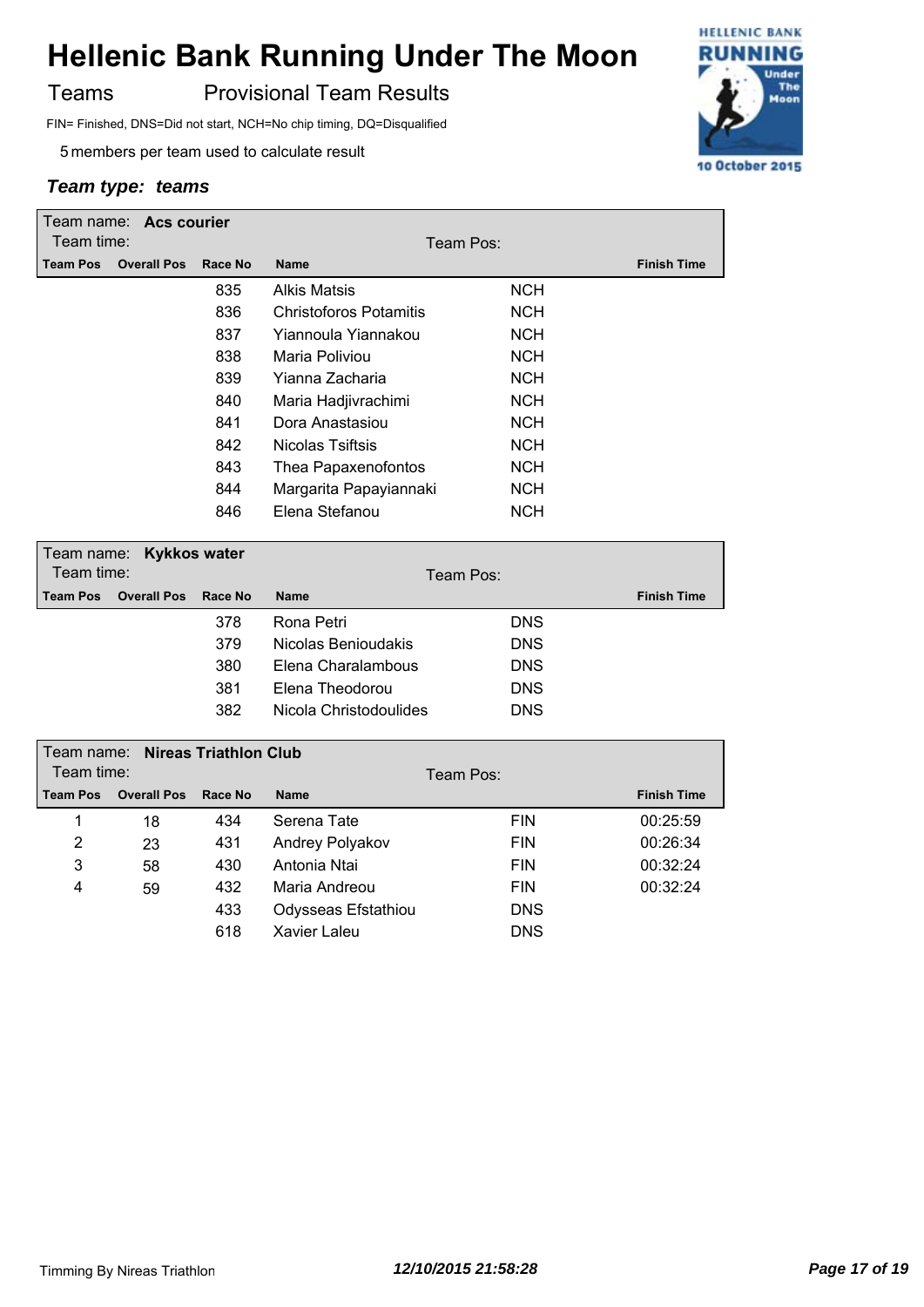Teams **Provisional Team Results** 

FIN= Finished, DNS=Did not start, NCH=No chip timing, DQ=Disqualified

5 members per team used to calculate result

| Team name: team Hellenic bank #Room 45 |                    |         |                                |            |                    |  |
|----------------------------------------|--------------------|---------|--------------------------------|------------|--------------------|--|
| Team time:                             |                    |         | Team Pos:                      |            |                    |  |
| <b>Team Pos</b>                        | <b>Overall Pos</b> | Race No | <b>Name</b>                    |            | <b>Finish Time</b> |  |
|                                        |                    | 538     | Anastasia                      | <b>NCH</b> |                    |  |
|                                        |                    | 539     | Andreas Charalambous           | <b>NCH</b> |                    |  |
|                                        |                    | 540     | Anna Charalambous              | <b>NCH</b> |                    |  |
|                                        |                    | 541     | Evi Charalambous               | <b>NCH</b> |                    |  |
|                                        |                    | 542     | Alexia Ioannou                 | <b>NCH</b> |                    |  |
|                                        |                    | 543     | Lazaros Palahamides            | <b>NCH</b> |                    |  |
|                                        |                    | 544     | Avgoustinos Stefanou           | <b>NCH</b> |                    |  |
|                                        |                    | 545     | Niki Stefanou                  | <b>NCH</b> |                    |  |
|                                        |                    | 546     | Andros Demetriou               | <b>NCH</b> |                    |  |
|                                        |                    | 547     | Christina Charalambous         | <b>NCH</b> |                    |  |
|                                        |                    | 548     | Stella Constantionou           | <b>NCH</b> |                    |  |
|                                        |                    | 549     | <b>Allegra Bitton</b>          | <b>NCH</b> |                    |  |
|                                        |                    | 550     | Georgia Karaniki               | <b>NCH</b> |                    |  |
|                                        |                    | 551     | Alex Chilimintriou             | <b>NCH</b> |                    |  |
|                                        |                    | 552     | <b>Constantinos Damaskinos</b> | <b>NCH</b> |                    |  |
|                                        |                    | 553     | Michalis Michael               | <b>NCH</b> |                    |  |
|                                        |                    |         |                                |            |                    |  |

| Team name: team Hellenic Bank I body Gym |                    |         |                          |            |                    |
|------------------------------------------|--------------------|---------|--------------------------|------------|--------------------|
| Team time:<br>Team Pos:                  |                    |         |                          |            |                    |
| <b>Team Pos</b>                          | <b>Overall Pos</b> | Race No | <b>Name</b>              |            | <b>Finish Time</b> |
|                                          |                    | 554     | <b>Yiannis Tomarides</b> | <b>NCH</b> |                    |
|                                          |                    | 555     | Valentina Leriou         | <b>NCH</b> |                    |
|                                          |                    | 556     | <b>Alkinoos</b>          | <b>NCH</b> |                    |
|                                          |                    | 557     | Christina Ioannou        | <b>NCH</b> |                    |
|                                          |                    | 558     | Elena Paphitis           | <b>NCH</b> |                    |
|                                          |                    | 559     | Irene Odysseos           | <b>NCH</b> |                    |
|                                          |                    | 560     | Maria Efstathiou         | <b>NCH</b> |                    |
|                                          |                    | 564     | Akis Ioannou             | <b>NCH</b> |                    |
|                                          |                    |         |                          |            |                    |
| Team name:                               |                    |         | team Hellenic Bank KPMG  |            |                    |
| Team time:                               |                    |         |                          | Team Pos:  |                    |
| <b>Team Pos</b>                          | <b>Overall Pos</b> | Race No | <b>Name</b>              |            | <b>Finish Time</b> |
|                                          |                    | 565     | Pyrgos Kallis            | <b>NCH</b> |                    |
|                                          |                    | 566     | Loizos Vassiliou         | <b>NCH</b> |                    |
|                                          |                    | 567     | Petros Mayromatis        | <b>NCH</b> |                    |
|                                          |                    | 568     | Stefanos Constantinou    | NCH        |                    |